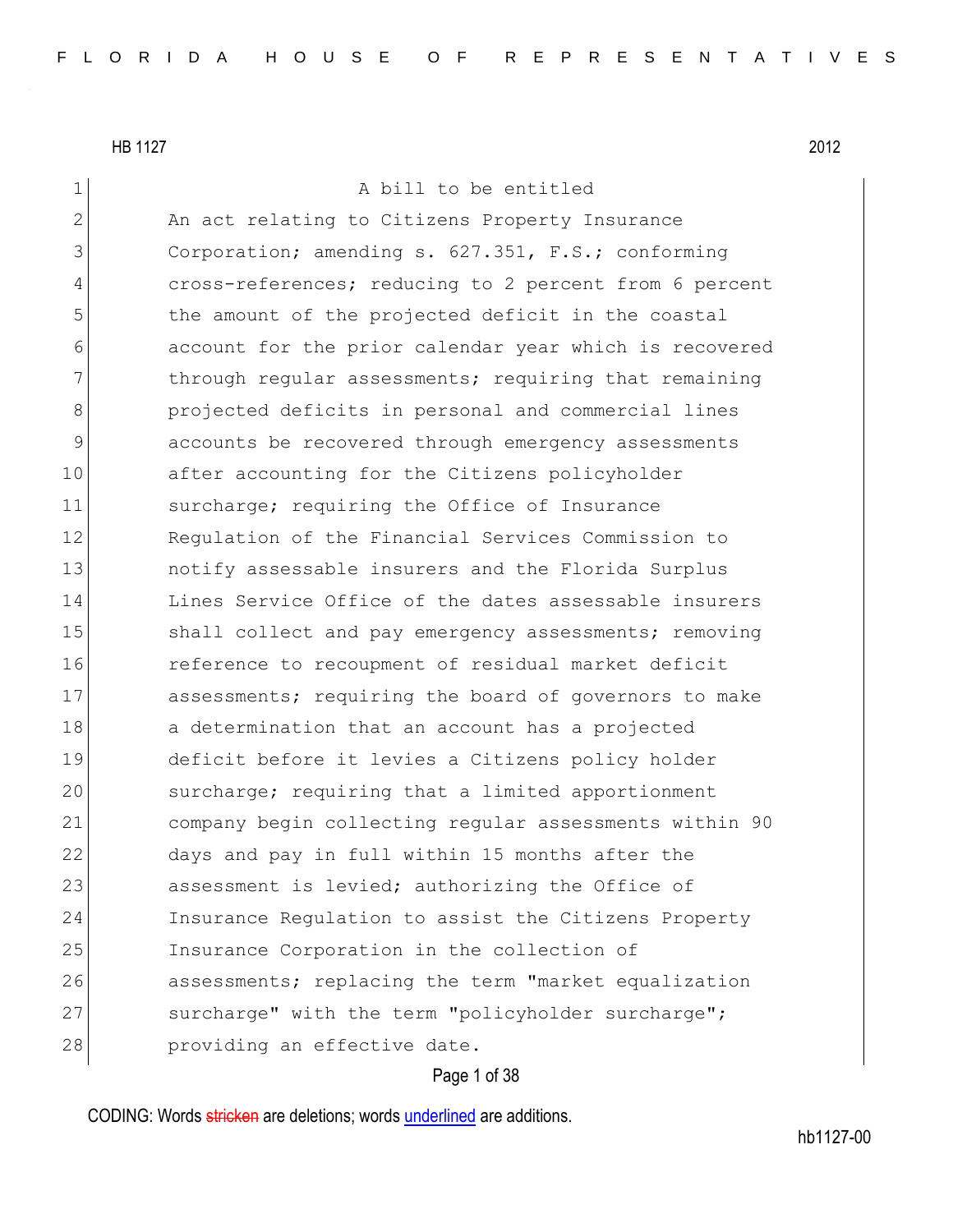```
HB 1127 2012
```
Page 2 of 38 Be It Enacted by the Legislature of the State of Florida: 32 Section 1. Paragraphs  $(b)$ ,  $(c)$ ,  $(q)$ , and  $(w)$  of subsection (6) of section 627.351, Florida Statutes, are amended to read: 627.351 Insurance risk apportionment plans.— (6) CITIZENS PROPERTY INSURANCE CORPORATION.— (b)1. All insurers authorized to write one or more subject lines of business in this state are subject to assessment by the 38 corporation and, for the purposes of this subsection, are referred to collectively as "assessable insurers." Insurers writing one or more subject lines of business in this state pursuant to part VIII of chapter 626 are not assessable insurers, but insureds who procure one or more subject lines of 43 business in this state pursuant to part VIII of chapter 626 are subject to assessment by the corporation and are referred to collectively as "assessable insureds." An insurer's assessment liability begins on the first day of the calendar year following 47 | the year in which the insurer was issued a certificate of authority to transact insurance for subject lines of business in this state and terminates 1 year after the end of the first calendar year during which the insurer no longer holds a 51 certificate of authority to transact insurance for subject lines 52 of business in this state. 2.a. All revenues, assets, liabilities, losses, and expenses of the corporation shall be divided into three separate 55 accounts as follows: (I) A personal lines account for personal residential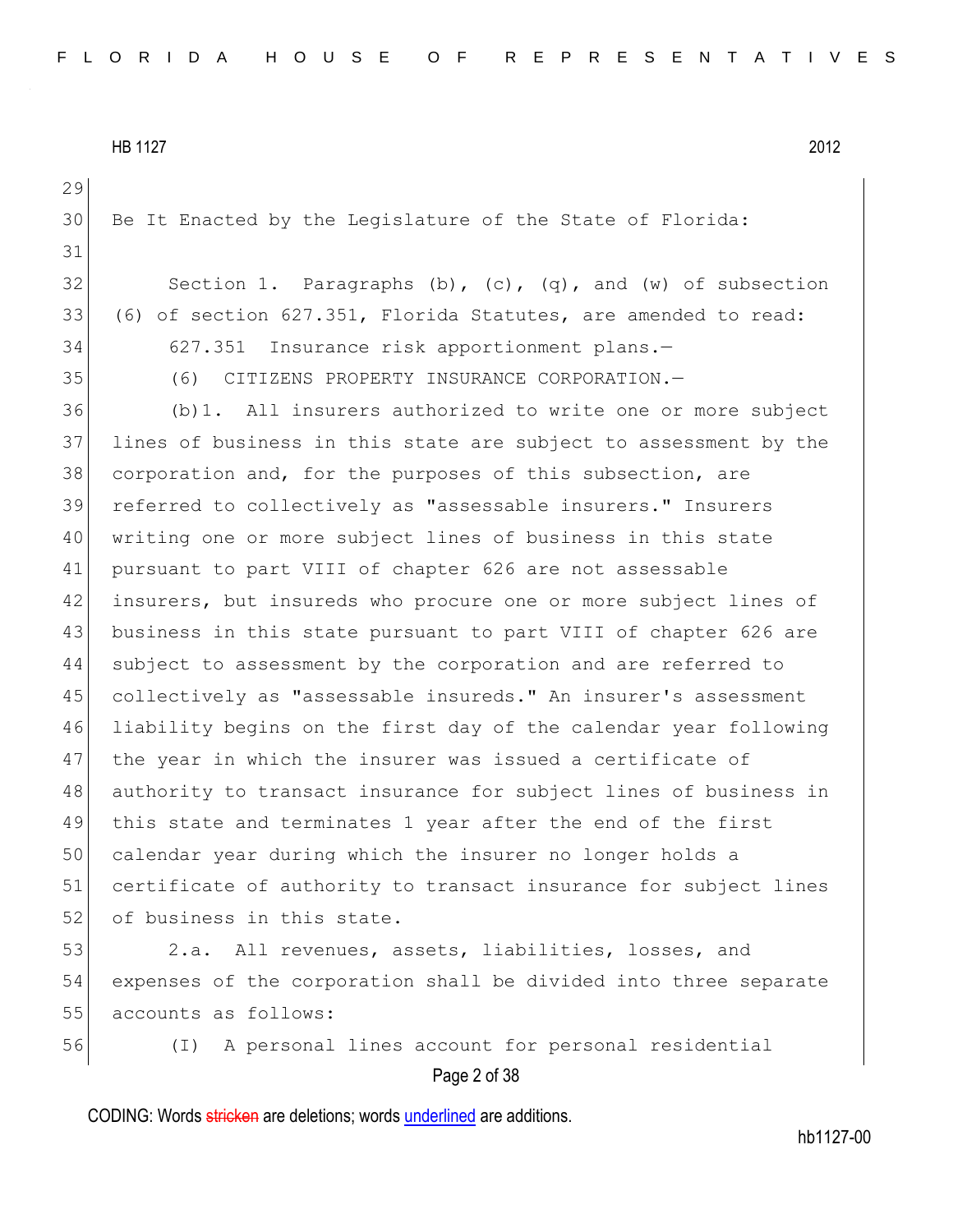57 policies issued by the corporation, or issued by the Residential 58 Property and Casualty Joint Underwriting Association and renewed 59 by the corporation, which provides comprehensive, multiperil 60 coverage on risks that are not located in areas eligible for 61 coverage by the Florida Windstorm Underwriting Association as 62 those areas were defined on January 1, 2002, and for policies 63 that do not provide coverage for the peril of wind on risks that 64 are located in such areas;

 (II) A commercial lines account for commercial residential and commercial nonresidential policies issued by the corporation, or issued by the Residential Property and Casualty Joint Underwriting Association and renewed by the corporation, which provides coverage for basic property perils on risks that are not located in areas eligible for coverage by the Florida Windstorm Underwriting Association as those areas were defined on January 1, 2002, and for policies that do not provide coverage for the peril of wind on risks that are located in such areas; and

75 (III) A coastal account for personal residential policies 76 and commercial residential and commercial nonresidential 77 property policies issued by the corporation, or transferred to 78 the corporation, which provides coverage for the peril of wind 79 on risks that are located in areas eligible for coverage by the 80 Florida Windstorm Underwriting Association as those areas were 81 defined on January 1, 2002. The corporation may offer policies 82 that provide multiperil coverage and the corporation shall 83 continue to offer policies that provide coverage only for the 84 peril of wind for risks located in areas eligible for coverage

#### Page 3 of 38

CODING: Words stricken are deletions; words underlined are additions.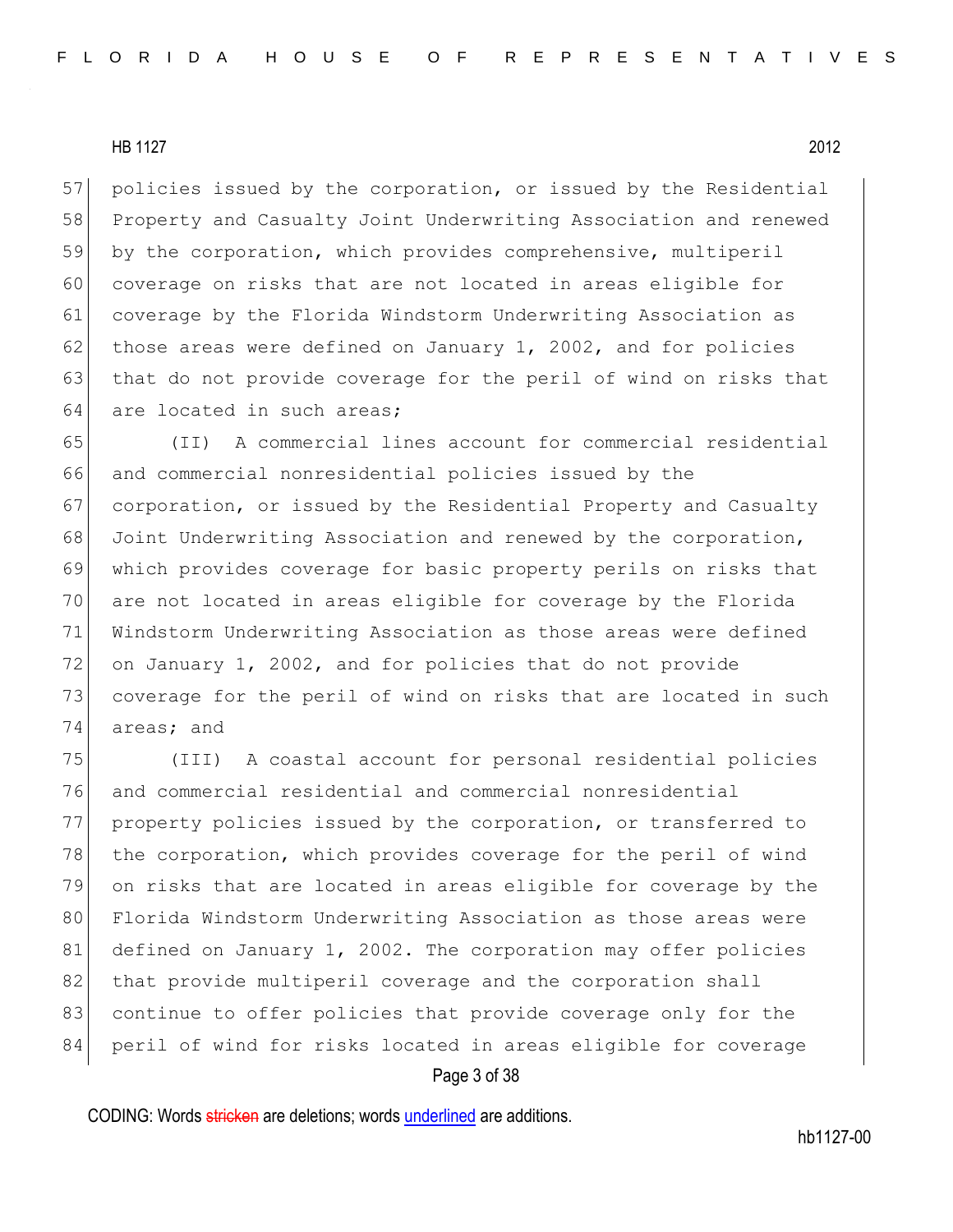85 in the coastal account. In issuing multiperil coverage, the 86 corporation may use its approved policy forms and rates for the 87 personal lines account. An applicant or insured who is eligible 88 to purchase a multiperil policy from the corporation may 89 purchase a multiperil policy from an authorized insurer without 90 prejudice to the applicant's or insured's eligibility to 91 prospectively purchase a policy that provides coverage only for 92 the peril of wind from the corporation. An applicant or insured 93 who is eligible for a corporation policy that provides coverage 94 only for the peril of wind may elect to purchase or retain such 95 policy and also purchase or retain coverage excluding wind from 96 an authorized insurer without prejudice to the applicant's or 97 insured's eligibility to prospectively purchase a policy that 98 provides multiperil coverage from the corporation. It is the 99 goal of the Legislature that there be an overall average savings 100 of 10 percent or more for a policyholder who currently has a 101 wind-only policy with the corporation, and an ex-wind policy 102 with a voluntary insurer or the corporation, and who obtains a 103 multiperil policy from the corporation. It is the intent of the 104 Legislature that the offer of multiperil coverage in the coastal 105 account be made and implemented in a manner that does not 106 adversely affect the tax-exempt status of the corporation or 107 creditworthiness of or security for currently outstanding 108 financing obligations or credit facilities of the coastal 109 account, the personal lines account, or the commercial lines 110 account. The coastal account must also include quota share 111 primary insurance under subparagraph (c)2. The area eligible for 112 coverage under the coastal account also includes the area within

Page 4 of 38

CODING: Words stricken are deletions; words underlined are additions.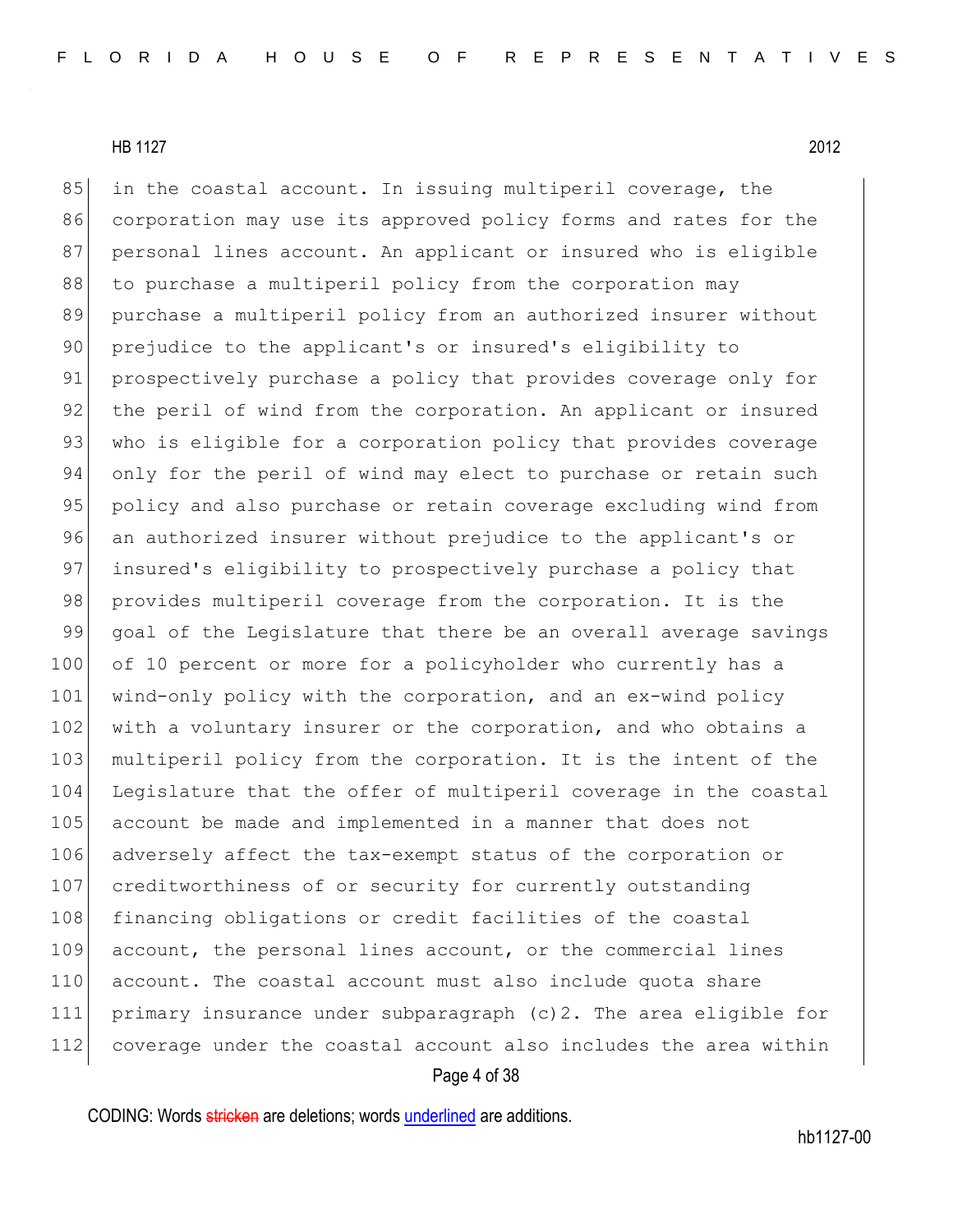113 Port Canaveral, which is bordered on the south by the City of 114 Cape Canaveral, bordered on the west by the Banana River, and 115 bordered on the north by Federal Government property.

116 b. The three separate accounts must be maintained as long 117 as financing obligations entered into by the Florida Windstorm 118 Underwriting Association or Residential Property and Casualty 119 Joint Underwriting Association are outstanding, in accordance 120 with the terms of the corresponding financing documents. If the 121 financing obligations are no longer outstanding, the corporation 122 may use a single account for all revenues, assets, liabilities, 123 losses, and expenses of the corporation. Consistent with this 124 subparagraph and prudent investment policies that minimize the 125 cost of carrying debt, the board shall exercise its best efforts 126 to retire existing debt or obtain the approval of necessary 127 parties to amend the terms of existing debt, so as to structure 128 the most efficient plan to consolidate the three separate 129 accounts into a single account.

130 c. Creditors of the Residential Property and Casualty 131 Joint Underwriting Association and the accounts specified in 132 sub-sub-subparagraphs a. (I) and (II) may have a claim against, 133 and recourse to, those accounts and no claim against, or 134 recourse to, the account referred to in sub-sub-subparagraph 135 a.(III). Creditors of the Florida Windstorm Underwriting 136 Association have a claim against, and recourse to, the account 137 referred to in sub-sub-subparagraph a.(III) and no claim 138 against, or recourse to, the accounts referred to in sub-sub-139 subparagraphs a. (I) and (II).

Page 5 of 38 140 d. Revenues, assets, liabilities, losses, and expenses not

CODING: Words stricken are deletions; words underlined are additions.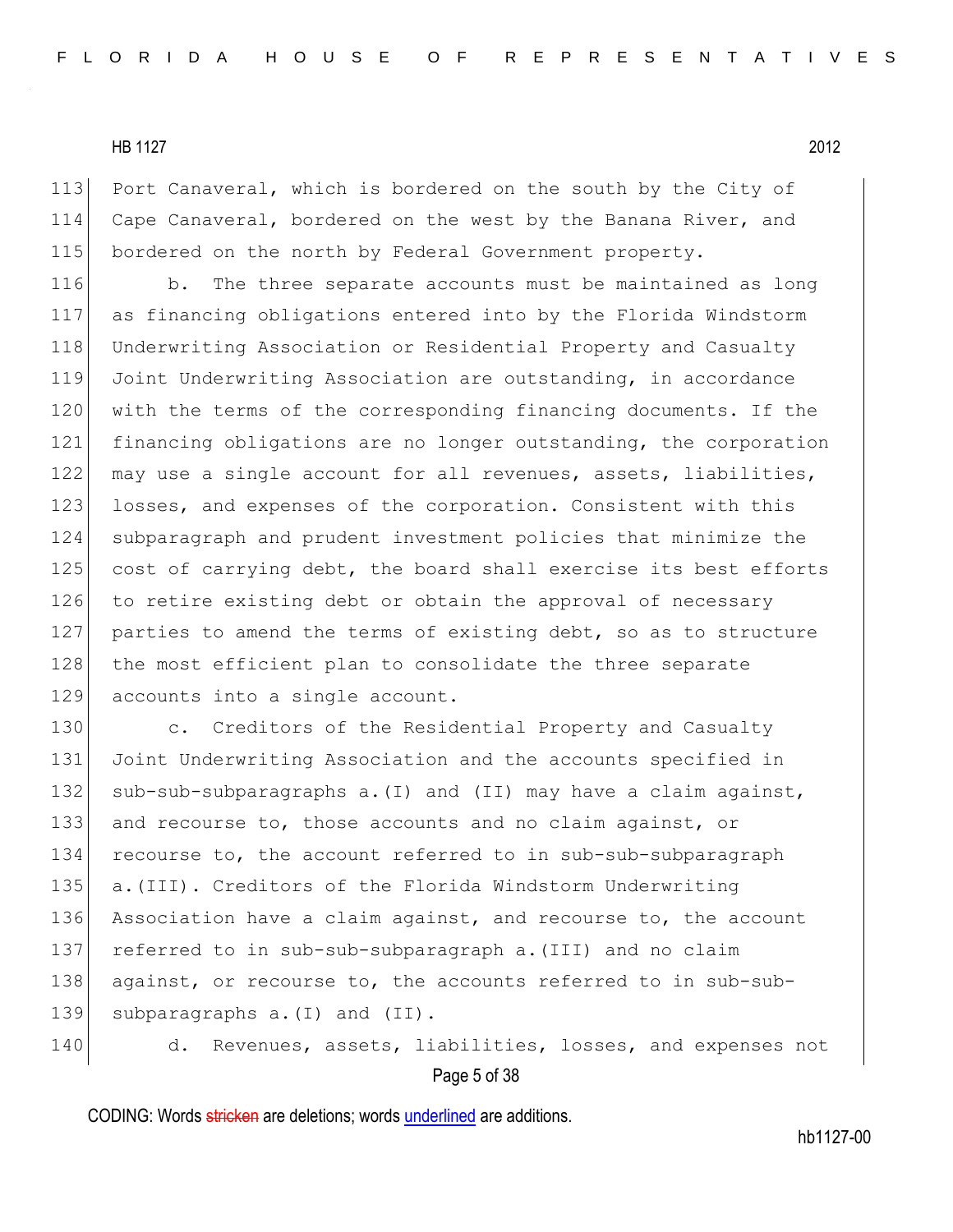141 attributable to particular accounts shall be prorated among the 142 accounts.

143 e. The Legislature finds that the revenues of the 144 corporation are revenues that are necessary to meet the 145 requirements set forth in documents authorizing the issuance of 146 bonds under this subsection.

147 f. No part of The income of the corporation may not inure 148 to the benefit of any private person.

149 3. With respect to a deficit in an account:

150 a. After accounting for the Citizens policyholder 151 surcharge imposed under sub-subparagraph i.  $h_{\tau}$ , if the remaining 152 projected deficit incurred in the coastal account in a 153 particular calendar year:

154 (I) Is not greater than 2 6 percent of the aggregate 155 statewide direct written premium for the subject lines of 156 business for the prior calendar year, the entire deficit shall 157 be recovered through regular assessments of assessable insurers 158 under paragraph (q) and assessable insureds.

159 (II) Exceeds 2 6 percent of the aggregate statewide direct 160 written premium for the subject lines of business for the prior 161 calendar year, the corporation shall levy regular assessments on 162 assessable insurers under paragraph (q) and on assessable 163 insureds in an amount equal to the greater of 2  $6$  percent of the 164 projected deficit or 2 6 percent of the aggregate statewide 165 direct written premium for the subject lines of business for the 166 prior calendar year. Any remaining projected deficit shall be 167 recovered through emergency assessments under sub-subparagraph 168 d.  $e_{\tau}$ 

#### Page 6 of 38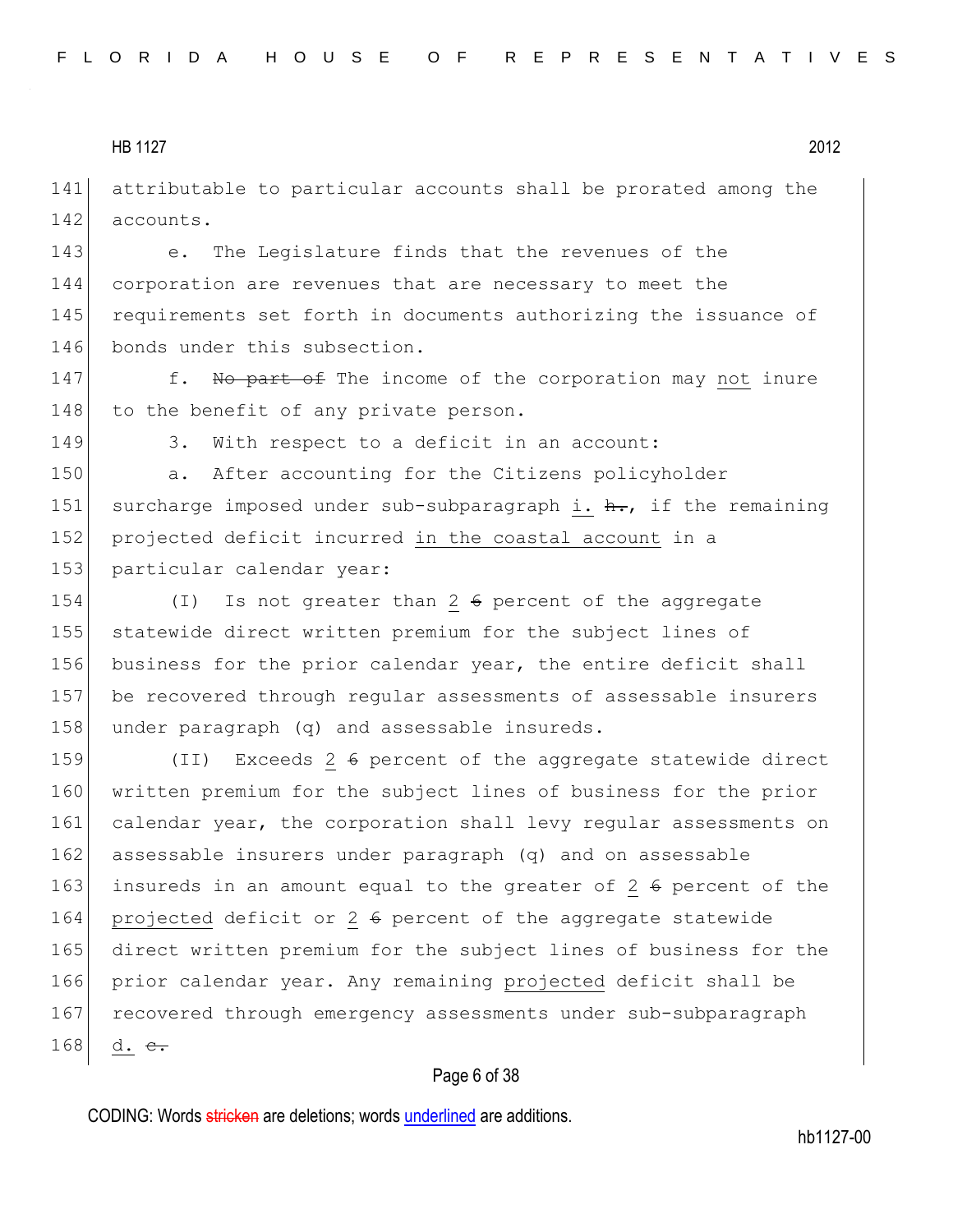169 b. Each assessable insurer's share of the amount being 170 assessed under sub-subparagraph a. must be in the proportion 171 that the assessable insurer's direct written premium for the 172 subject lines of business for the year preceding the assessment 173 bears to the aggregate statewide direct written premium for the 174 subject lines of business for that year. The assessment 175 percentage applicable to each assessable insured is the ratio of 176 the amount being assessed under sub-subparagraph a. to the 177 aggregate statewide direct written premium for the subject lines 178 of business for the prior year. Assessments levied by the 179 corporation on assessable insurers under sub-subparagraph a. 180 must be paid as required by the corporation's plan of operation 181 and paragraph (q). Assessments levied by the corporation on 182 assessable insureds under sub-subparagraph a. shall be collected 183 by the surplus lines agent at the time the surplus lines agent 184 collects the surplus lines tax required by s. 626.932, and paid 185 to the Florida Surplus Lines Service Office at the time the 186 surplus lines agent pays the surplus lines tax to that office. 187 Upon receipt of regular assessments from surplus lines agents, 188 | the Florida Surplus Lines Service Office shall transfer the 189 assessments directly to the corporation as determined by the 190 corporation.

191 c. After accounting for the Citizens policyholder 192 surcharge imposed under sub-subparagraph i., the remaining 193 projected deficits in the personal lines account and in the 194 commercial lines account in a particular calendar year shall be 195 recovered through emergency assessments under sub-subparagraph 196 d.

#### Page 7 of 38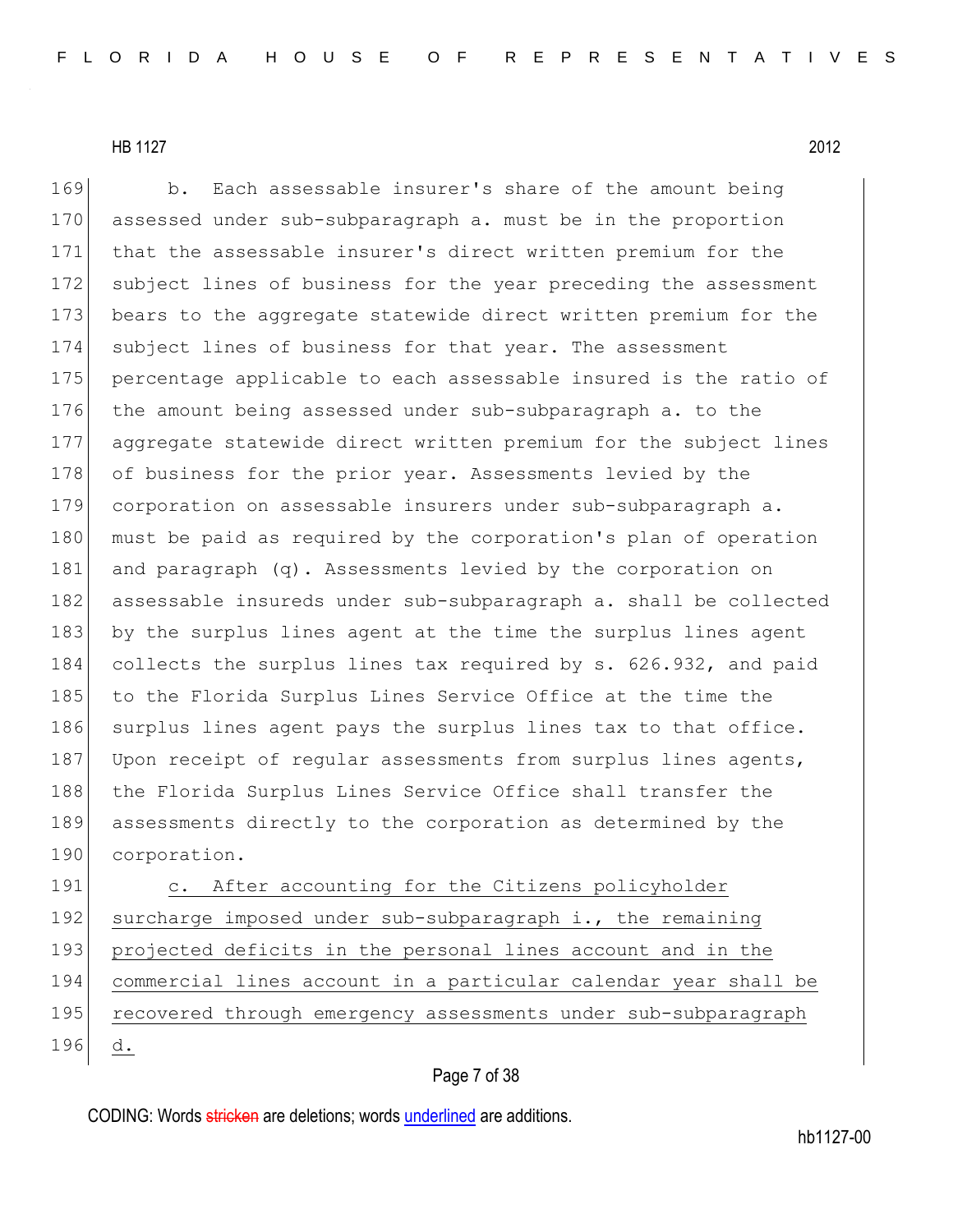197  $d.e.$  Upon a determination by the board of governors that a 198 projected deficit in an account exceeds the amount that is 199 expected to  $\frac{11}{2}$  be recovered through regular assessments under 200 sub-subparagraph a., plus the amount that is expected to be 201 recovered through surcharges under sub-subparagraph i.  $\frac{h}{h}$ , the 202 board, after verification by the office, shall levy emergency 203 assessments for as many years as necessary to cover the 204 deficits, to be collected by assessable insurers and the 205 corporation and collected from assessable insureds upon issuance 206 or renewal of policies for subject lines of business, excluding 207 National Flood Insurance policies. The amount collected in a 208 particular year must be a uniform percentage of that year's 209 direct written premium for subject lines of business and all 210 accounts of the corporation, excluding National Flood Insurance 211 Program policy premiums, as annually determined by the board and 212 verified by the office. The office shall verify the arithmetic 213 calculations involved in the board's determination within 30 214 days after receipt of the information on which the determination 215 was based. The office shall notify assessable insurers and the 216 Florida Surplus Lines Service Office of the date on which 217 assessable insurers shall begin to collect and assessable 218 insureds shall begin to pay such assessment. The date may be not 219 less than 90 days after the date the corporation levies 220 emergency assessments pursuant to this sub-subparagraph. 221 Notwithstanding any other provision of law, the corporation and 222 each assessable insurer that writes subject lines of business 223 shall collect emergency assessments from its policyholders 224 without such obligation being affected by any credit,

#### Page 8 of 38

CODING: Words stricken are deletions; words underlined are additions.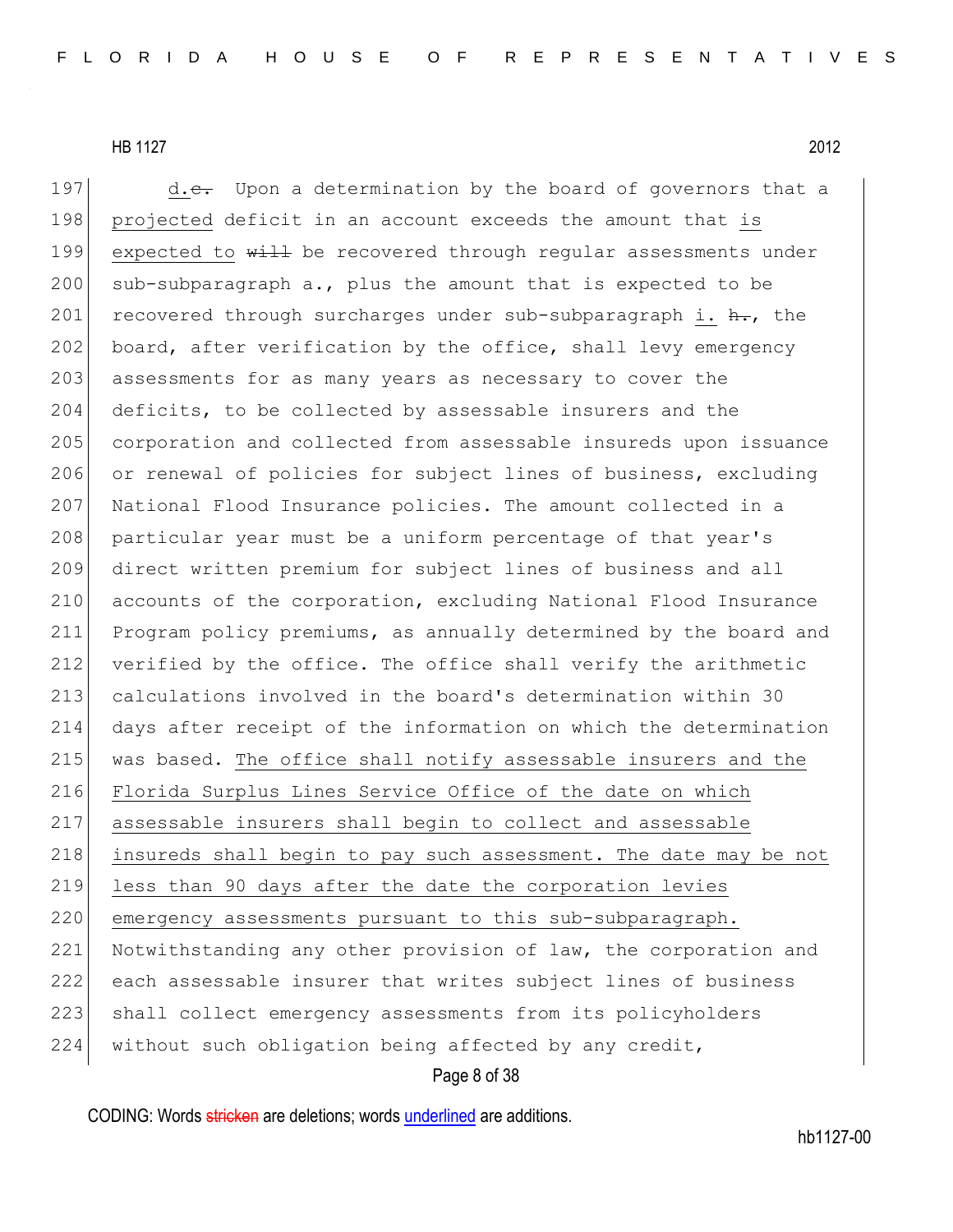225 limitation, exemption, or deferment. Emergency assessments 226 levied by the corporation on assessable insureds shall be 227 collected by the surplus lines agent at the time the surplus  $228$  lines agent collects the surplus lines tax required by s. 229 626.932 and paid to the Florida Surplus Lines Service Office at 230 the time the surplus lines agent pays the surplus lines tax to 231 that office. The emergency assessments collected shall be 232 transferred directly to the corporation on a periodic basis as 233 determined by the corporation and held by the corporation solely 234 in the applicable account. The aggregate amount of emergency 235 assessments levied for an account under this sub-subparagraph in 236 any calendar year may be less than but not exceed the greater of 237 10 percent of the amount needed to cover the deficit, plus 238 interest, fees, commissions, required reserves, and other costs 239 associated with financing the original deficit, or 10 percent of 240 the aggregate statewide direct written premium for subject lines 241 of business and all accounts of the corporation for the prior 242 year, plus interest, fees, commissions, required reserves, and 243 other costs associated with financing the deficit.

244 e.<del>d.</del> The corporation may pledge the proceeds of 245 assessments, projected recoveries from the Florida Hurricane 246 Catastrophe Fund, other insurance and reinsurance recoverables, 247 policyholder surcharges and other surcharges, and other funds 248 available to the corporation as the source of revenue for and to 249 secure bonds issued under paragraph  $(q)$ , bonds or other 250 indebtedness issued under subparagraph  $(c)$ 3., or lines of credit 251 or other financing mechanisms issued or created under this 252 subsection, or to retire any other debt incurred as a result of

Page 9 of 38

CODING: Words stricken are deletions; words underlined are additions.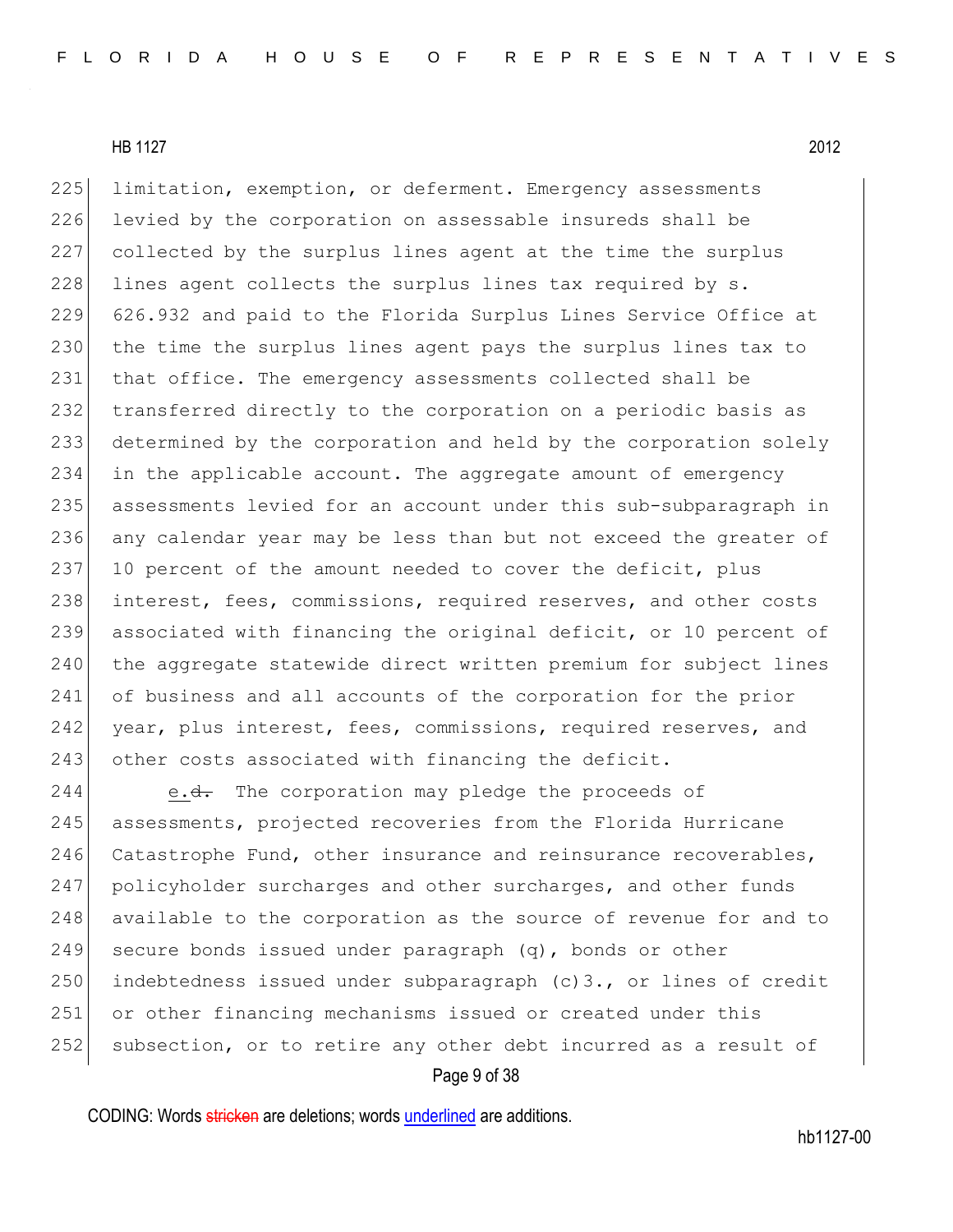253 deficits or events giving rise to deficits, or in any other way 254 that the board determines will efficiently recover such 255 deficits. The purpose of the lines of credit or other financing 256 mechanisms is to provide additional resources to assist the 257 corporation in covering claims and expenses attributable to a 258 catastrophe. As used in this subsection, the term "assessments" 259 includes regular assessments under sub-subparagraph a. or  $260$  subparagraph (q)1. and emergency assessments under sub-261 subparagraph d. Emergency assessments collected under sub-262 subparagraph d. are not part of an insurer's rates, are not 263 premium, and are not subject to premium tax, fees, or 264 commissions; however, failure to pay the emergency assessment 265 shall be treated as failure to pay premium. The emergency 266 assessments under sub-subparagraph d.  $e$ . shall continue as long 267 as any bonds issued or other indebtedness incurred with respect 268 to a deficit for which the assessment was imposed remain 269 outstanding, unless adequate provision has been made for the 270 payment of such bonds or other indebtedness pursuant to the 271 documents governing such bonds or indebtedness.

272 f.e. As used in this subsection for purposes of any 273 deficit incurred on or after January 25, 2007, the term "subject 274 lines of business" means insurance written by assessable 275 insurers or procured by assessable insureds for all property and 276 casualty lines of business in this state, but not including 277 workers' compensation or medical malpractice. As used in this 278 sub-subparagraph, the term "property and casualty lines of 279 business" includes all lines of business identified on Form 2, 280 Exhibit of Premiums and Losses, in the annual statement required

Page 10 of 38

CODING: Words stricken are deletions; words underlined are additions.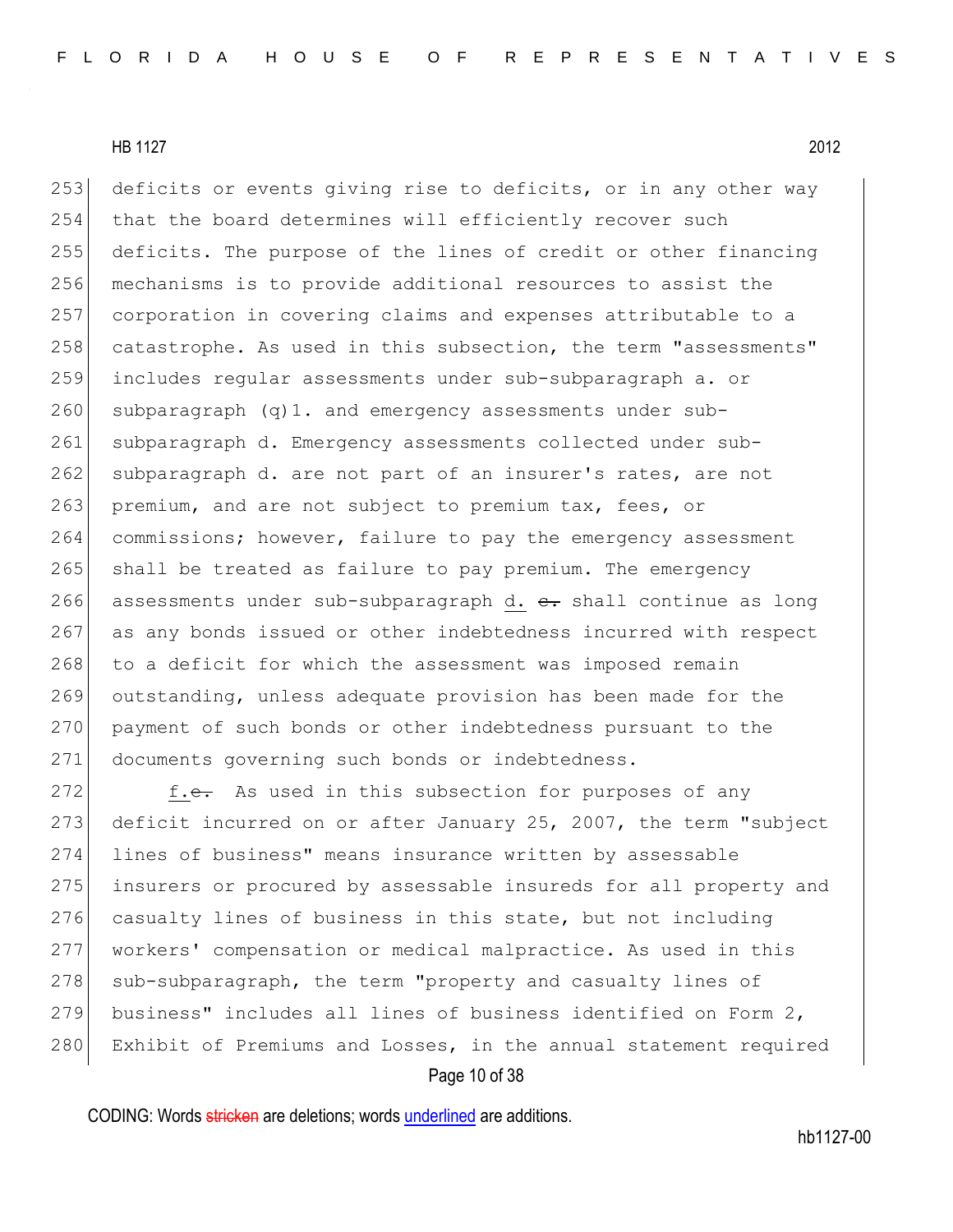281 of authorized insurers under s. 624.424 and any rule adopted 282 under this section, except for those lines identified as 283 accident and health insurance and except for policies written 284 under the National Flood Insurance Program or the Federal Crop 285 Insurance Program. For purposes of this sub-subparagraph, the 286 term "workers' compensation" includes both workers' compensation 287 insurance and excess workers' compensation insurance.

288 g.f. The Florida Surplus Lines Service Office shall 289 determine annually the aggregate statewide written premium in 290 subject lines of business procured by assessable insureds and 291 report that information to the corporation in a form and at a 292 time the corporation specifies to ensure that the corporation 293 can meet the requirements of this subsection and the 294 corporation's financing obligations.

295 h.g. The Florida Surplus Lines Service Office shall verify 296 the proper application by surplus lines agents of assessment 297 percentages for regular assessments and emergency assessments 298 levied under this subparagraph on assessable insureds and assist 299 the corporation in ensuring the accurate, timely collection and 300 payment of assessments by surplus lines agents as required by 301 the corporation.

 i.h. If a deficit is incurred in any account In 2008 or 303 | thereafter, upon a determination by the board of governors that an account has a projected deficit, the board shall levy a Citizens policyholder surcharge against all policyholders of the corporation.

307 (I) The surcharge shall be levied as a uniform percentage 308 of the premium for the policy of up to 15 percent of such

Page 11 of 38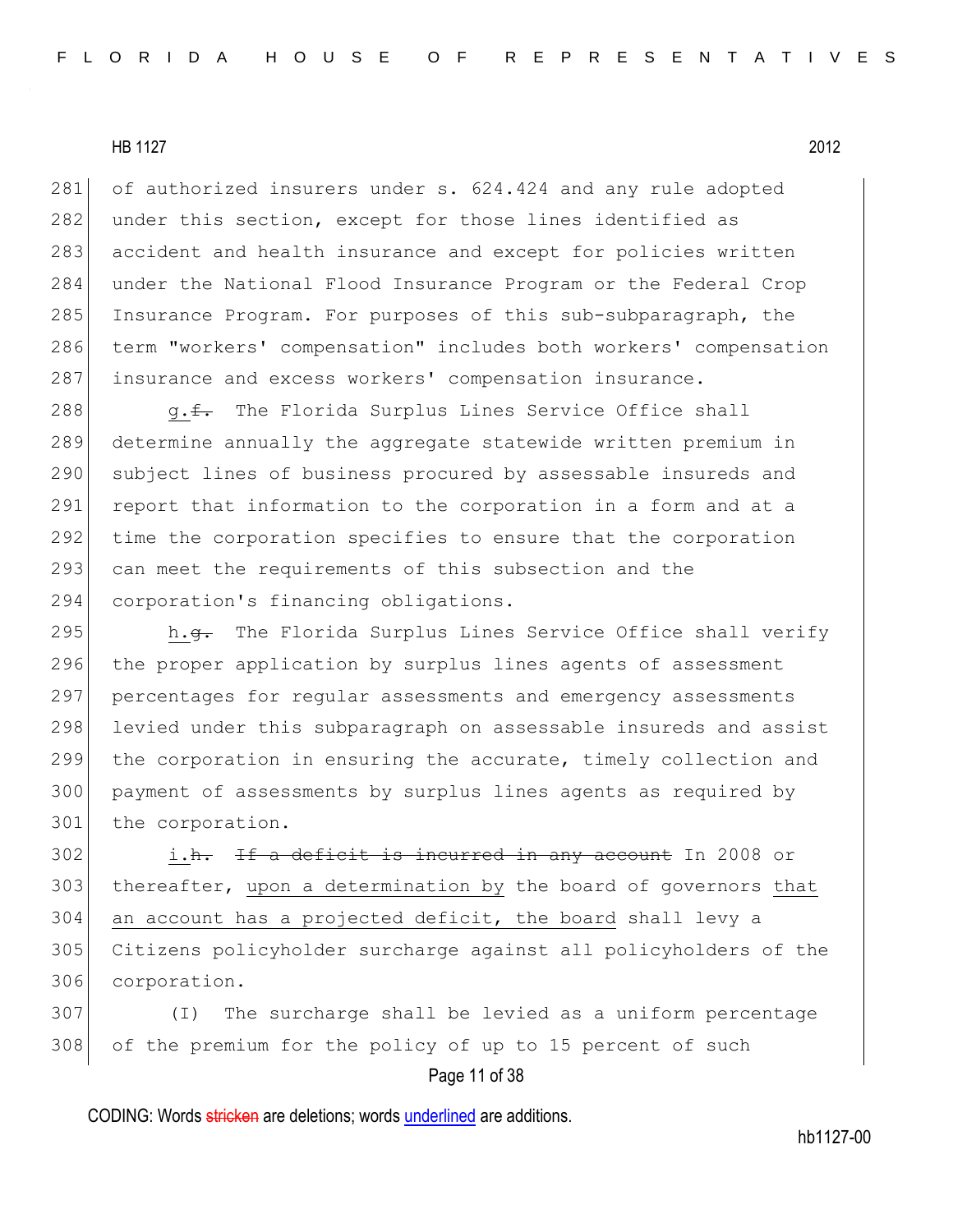premium, which funds shall be used to offset the deficit.

 (II) The surcharge is payable upon cancellation or termination of the policy, upon renewal of the policy, or upon issuance of a new policy by the corporation within the first 12 months after the date of the levy or the period of time necessary to fully collect the surcharge amount.

 (III) The corporation may not levy any regular assessments under paragraph (q) pursuant to sub-subparagraph a. or sub- subparagraph b. with respect to a particular year's deficit until the corporation has first levied the full amount of the surcharge authorized by this sub-subparagraph.

 (IV) The surcharge is not considered premium and is not subject to commissions, fees, or premium taxes. However, failure to pay the surcharge shall be treated as failure to pay premium.

 j.i. If the amount of any assessments or surcharges collected from corporation policyholders, assessable insurers or their policyholders, or assessable insureds exceeds the amount of the deficits, such excess amounts shall be remitted to and retained by the corporation in a reserve to be used by the 328 corporation, as determined by the board of governors and approved by the office, to pay claims or reduce any past, present, or future plan-year deficits or to reduce outstanding debt.

332 (c) The corporation's plan of operation:

333 1. Must provide for adoption of residential property and casualty insurance policy forms and commercial residential and nonresidential property insurance forms, which must be approved by the office before use. The corporation shall adopt the

## Page 12 of 38

CODING: Words stricken are deletions; words underlined are additions.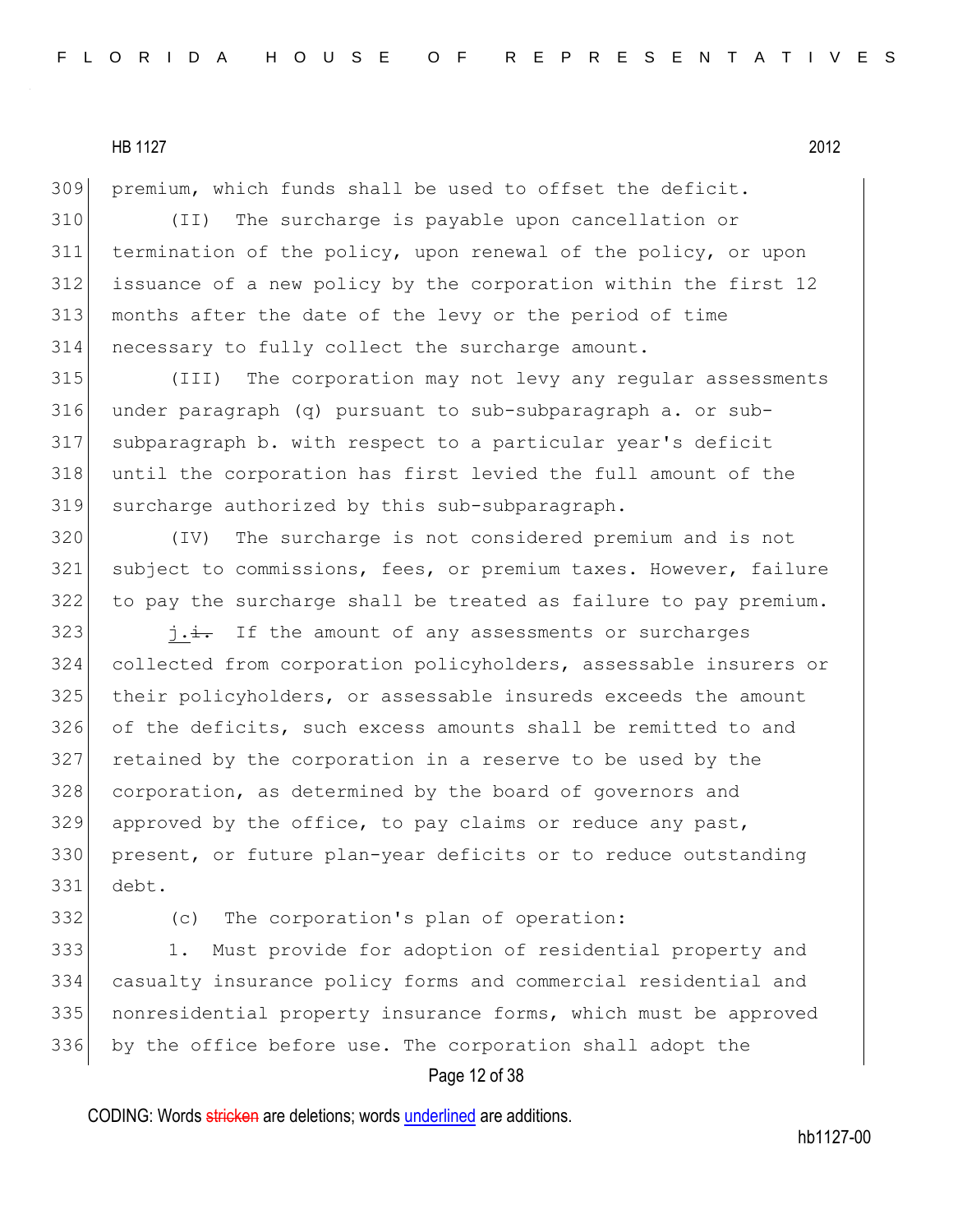337 following policy forms:

338 a. Standard personal lines policy forms that are comprehensive multiperil policies providing full coverage of a 340 residential property equivalent to the coverage provided in the private insurance market under an HO-3, HO-4, or HO-6 policy.

 b. Basic personal lines policy forms that are policies similar to an HO-8 policy or a dwelling fire policy that provide coverage meeting the requirements of the secondary mortgage market, but which is more limited than the coverage under a 346 standard policy.

 c. Commercial lines residential and nonresidential policy 348 forms that are generally similar to the basic perils of full coverage obtainable for commercial residential structures and commercial nonresidential structures in the admitted voluntary market.

 d. Personal lines and commercial lines residential property insurance forms that cover the peril of wind only. The forms are applicable only to residential properties located in areas eligible for coverage under the coastal account referred to in sub-subparagraph (b)2.a.

 e. Commercial lines nonresidential property insurance 358 forms that cover the peril of wind only. The forms are applicable only to nonresidential properties located in areas eligible for coverage under the coastal account referred to in 361 sub-subparagraph (b) 2.a.

 f. The corporation may adopt variations of the policy forms listed in sub-subparagraphs a.-e. which contain more 364 restrictive coverage.

#### Page 13 of 38

CODING: Words stricken are deletions; words underlined are additions.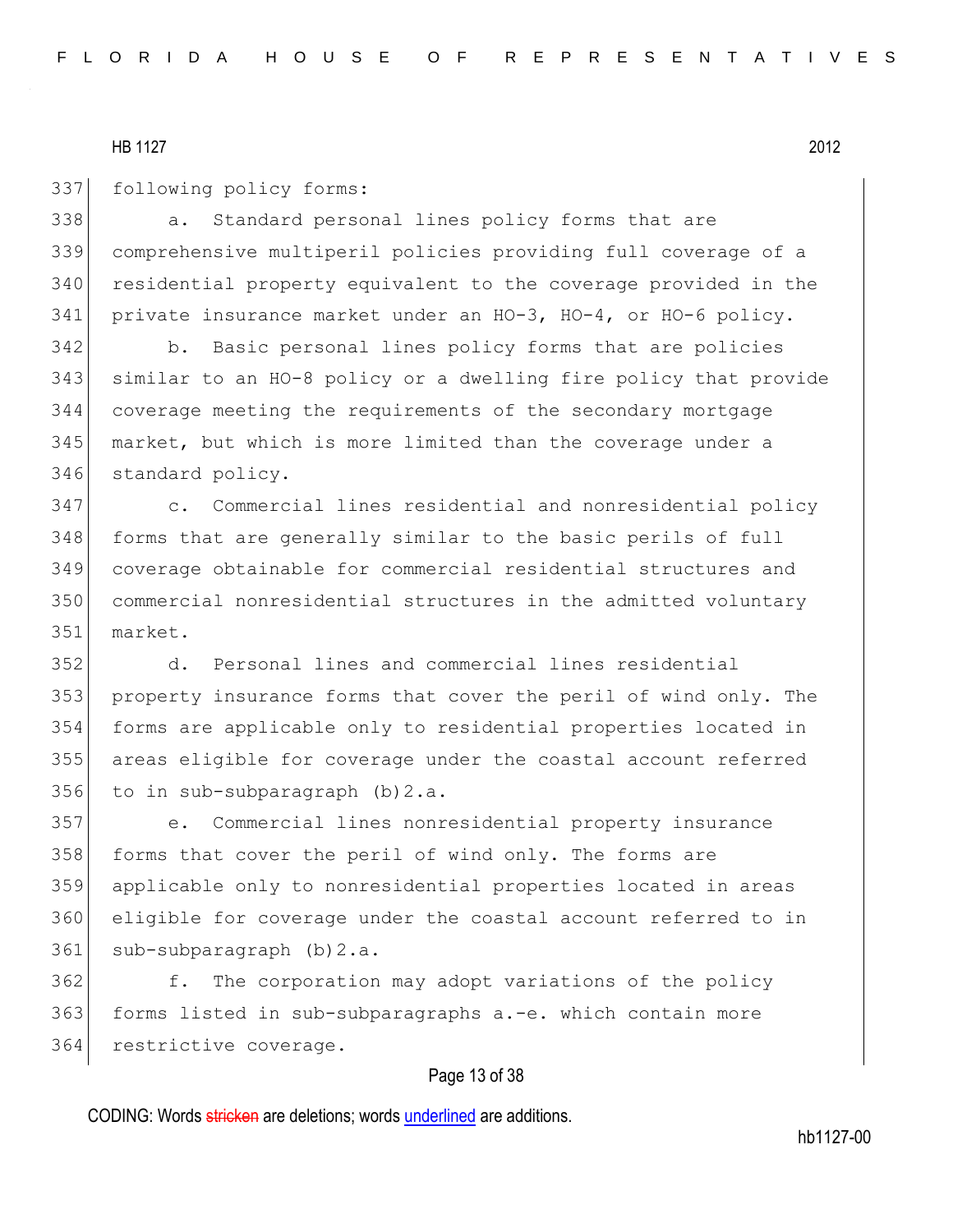365 2. Must provide that the corporation adopt a program in 366 which the corporation and authorized insurers enter into quota 367 share primary insurance agreements for hurricane coverage, as 368 defined in s.  $627.4025(2)(a)$ , for eligible risks, and adopt 369 property insurance forms for eligible risks which cover the 370 peril of wind only.

371 a. As used in this subsection, the term:

372 (I) "Quota share primary insurance" means an arrangement in which the primary hurricane coverage of an eligible risk is provided in specified percentages by the corporation and an authorized insurer. The corporation and authorized insurer are each solely responsible for a specified percentage of hurricane coverage of an eligible risk as set forth in a quota share primary insurance agreement between the corporation and an authorized insurer and the insurance contract. The 380 responsibility of the corporation or authorized insurer to pay its specified percentage of hurricane losses of an eligible 382 risk, as set forth in the agreement, may not be altered by the inability of the other party to pay its specified percentage of losses. Eligible risks that are provided hurricane coverage 385 through a quota share primary insurance arrangement must be provided policy forms that set forth the obligations of the 387 corporation and authorized insurer under the arrangement, clearly specify the percentages of quota share primary insurance 389 provided by the corporation and authorized insurer, and conspicuously and clearly state that the authorized insurer and the corporation may not be held responsible beyond their 392 specified percentage of coverage of hurricane losses.

#### Page 14 of 38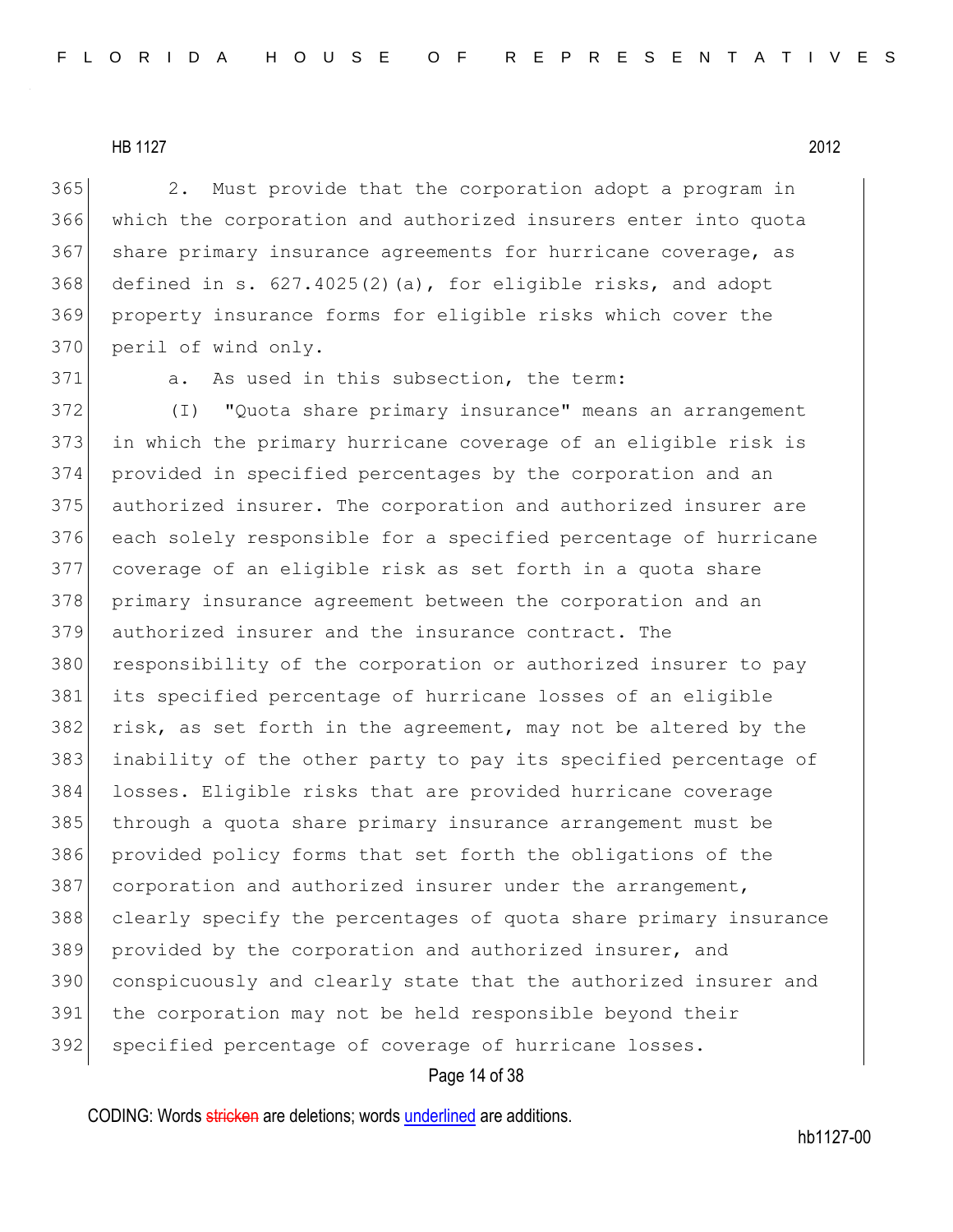(II) "Eligible risks" means personal lines residential and commercial lines residential risks that meet the underwriting 395 criteria of the corporation and are located in areas that were eligible for coverage by the Florida Windstorm Underwriting Association on January 1, 2002.

398 b. The corporation may enter into quota share primary 399 insurance agreements with authorized insurers at corporation 400 coverage levels of 90 percent and 50 percent.

401 c. If the corporation determines that additional coverage 402 levels are necessary to maximize participation in quota share 403 primary insurance agreements by authorized insurers, the 404 corporation may establish additional coverage levels. However, 405 the corporation's quota share primary insurance coverage level 406 may not exceed 90 percent.

407 d. Any quota share primary insurance agreement entered 408 into between an authorized insurer and the corporation must 409 provide for a uniform specified percentage of coverage of 410 hurricane losses, by county or territory as set forth by the 411 corporation board, for all eligible risks of the authorized 412 insurer covered under the agreement.

 e. Any quota share primary insurance agreement entered into between an authorized insurer and the corporation is 415 subject to review and approval by the office. However, such agreement shall be authorized only as to insurance contracts entered into between an authorized insurer and an insured who is 418 already insured by the corporation for wind coverage.

419 f. For all eligible risks covered under quota share 420 primary insurance agreements, the exposure and coverage levels

## Page 15 of 38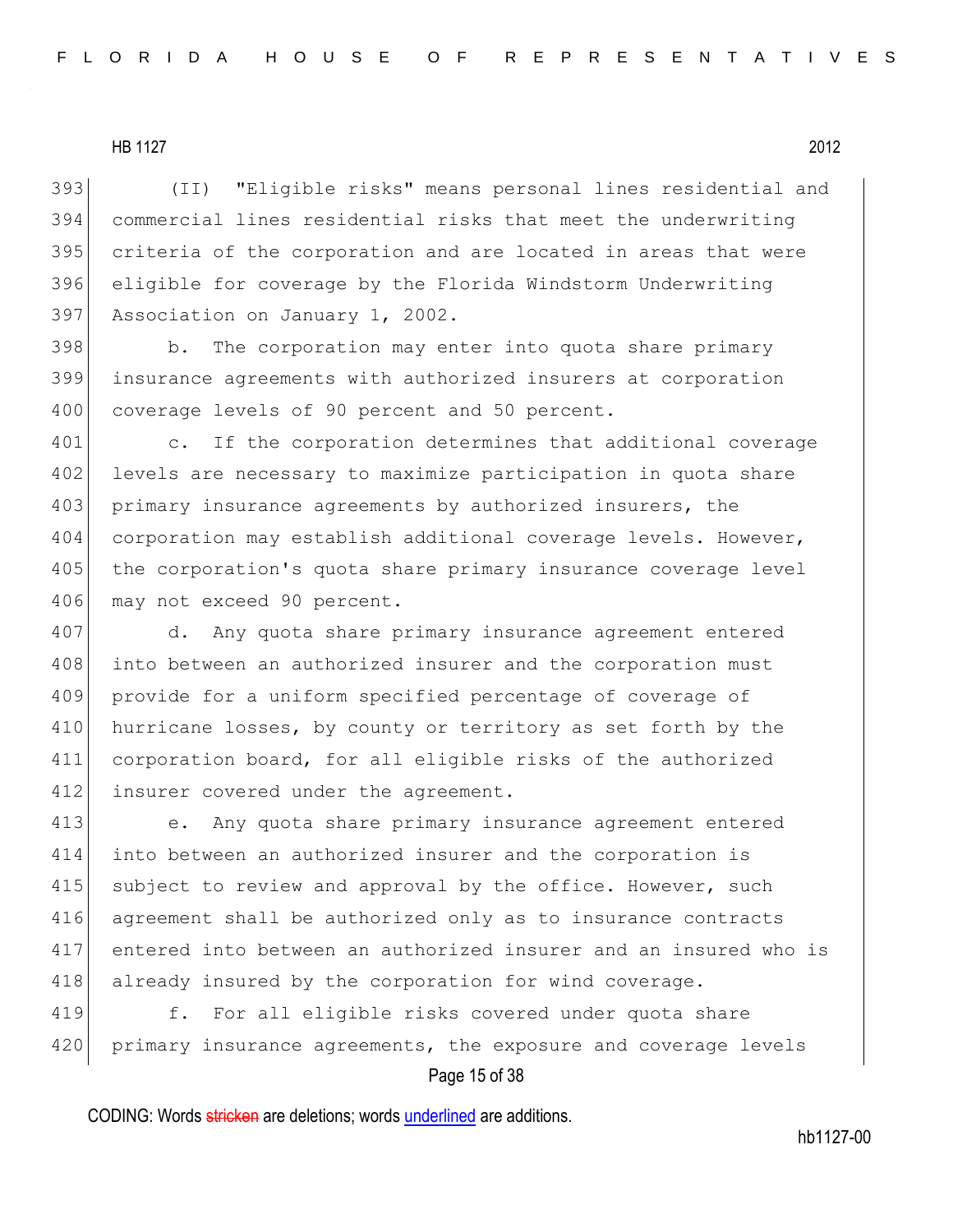421 for both the corporation and authorized insurers shall be 422 reported by the corporation to the Florida Hurricane Catastrophe 423 Fund. For all policies of eligible risks covered under such 424 agreements, the corporation and the authorized insurer must 425 maintain complete and accurate records for the purpose of 426 exposure and loss reimbursement audits as required by fund 427 rules. The corporation and the authorized insurer shall each 428 | maintain duplicate copies of policy declaration pages and 429 supporting claims documents.

430 g. The corporation board shall establish in its plan of 431 operation standards for quota share agreements which ensure that 432 there is no discriminatory application among insurers as to the 433 terms of the agreements, pricing of the agreements, incentive 434 provisions if any, and consideration paid for servicing policies 435 or adjusting claims.

436 h. The quota share primary insurance agreement between the 437 corporation and an authorized insurer must set forth the 438 specific terms under which coverage is provided, including, but 439 not limited to, the sale and servicing of policies issued under 440 the agreement by the insurance agent of the authorized insurer 441 producing the business, the reporting of information concerning 442 eligible risks, the payment of premium to the corporation, and 443 arrangements for the adjustment and payment of hurricane claims 444 incurred on eligible risks by the claims adjuster and personnel 445 of the authorized insurer. Entering into a quota sharing 446 insurance agreement between the corporation and an authorized 447 insurer is voluntary and at the discretion of the authorized 448 insurer.

#### Page 16 of 38

CODING: Words stricken are deletions; words underlined are additions.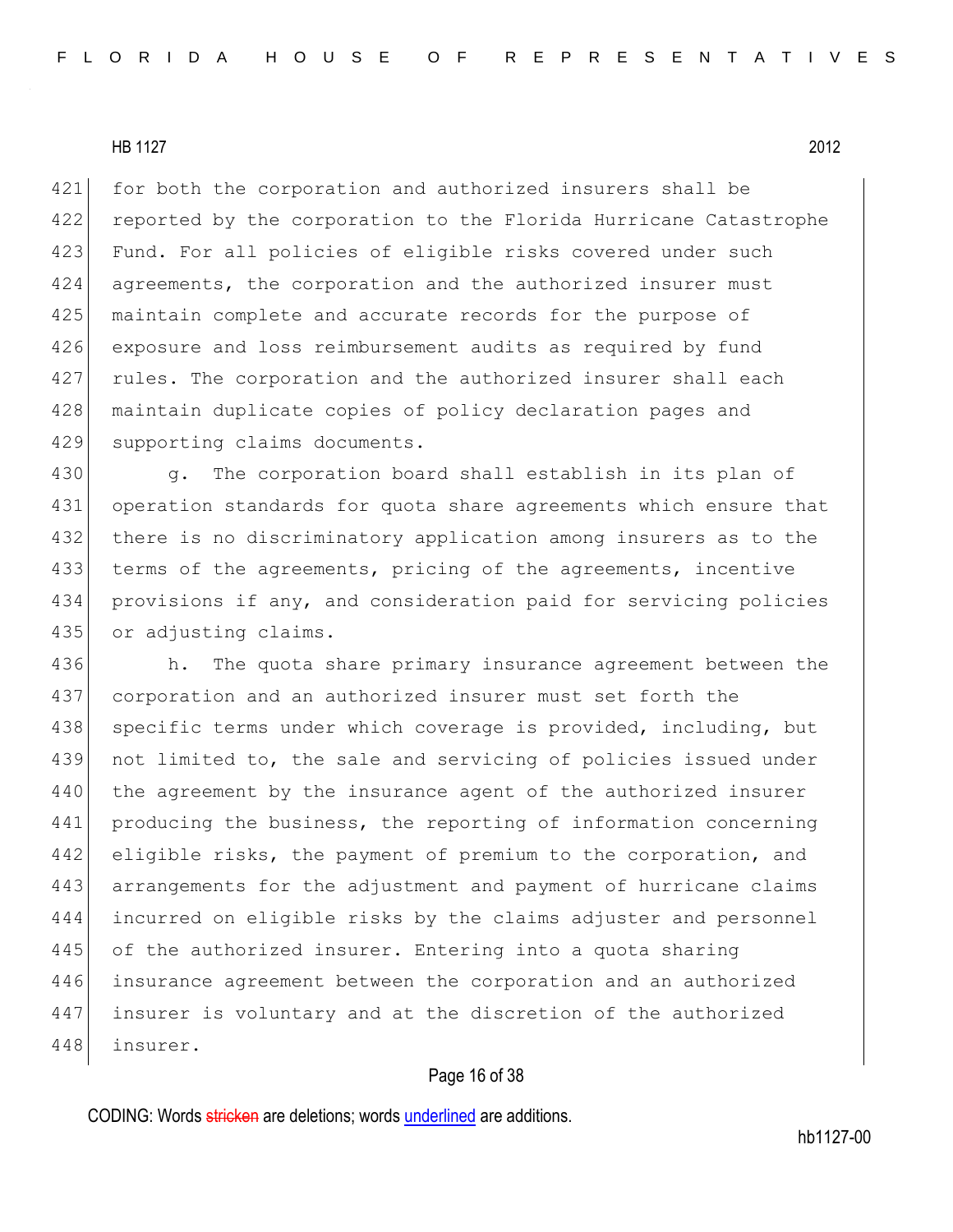449 3.a. May provide that the corporation may employ or 450 otherwise contract with individuals or other entities to provide 451 administrative or professional services that may be appropriate 452 to effectuate the plan. The corporation may borrow funds by 453 issuing bonds or by incurring other indebtedness, and shall have 454 other powers reasonably necessary to effectuate the requirements 455 of this subsection, including, without limitation, the power to 456 issue bonds and incur other indebtedness in order to refinance 457 outstanding bonds or other indebtedness. The corporation may 458 seek judicial validation of its bonds or other indebtedness 459 under chapter 75. The corporation may issue bonds or incur other 460 indebtedness, or have bonds issued on its behalf by a unit of  $461$  local government pursuant to subparagraph (q)2. in the absence 462 of a hurricane or other weather-related event, upon a 463 determination by the corporation, subject to approval by the 464 office, that such action would enable it to efficiently meet the 465 financial obligations of the corporation and that such 466 financings are reasonably necessary to effectuate the 467 requirements of this subsection. The corporation may take all 468 actions needed to facilitate tax-free status for such bonds or 469 indebtedness, including formation of trusts or other affiliated 470 entities. The corporation may pledge assessments, projected 471 recoveries from the Florida Hurricane Catastrophe Fund, other 472 reinsurance recoverables, policyholder surcharges market 473 equalization and other surcharges, and other funds available to 474 the corporation as security for bonds or other indebtedness. In 475 recognition of s. 10, Art. I of the State Constitution, 476 prohibiting the impairment of obligations of contracts, it is

Page 17 of 38

CODING: Words stricken are deletions; words underlined are additions.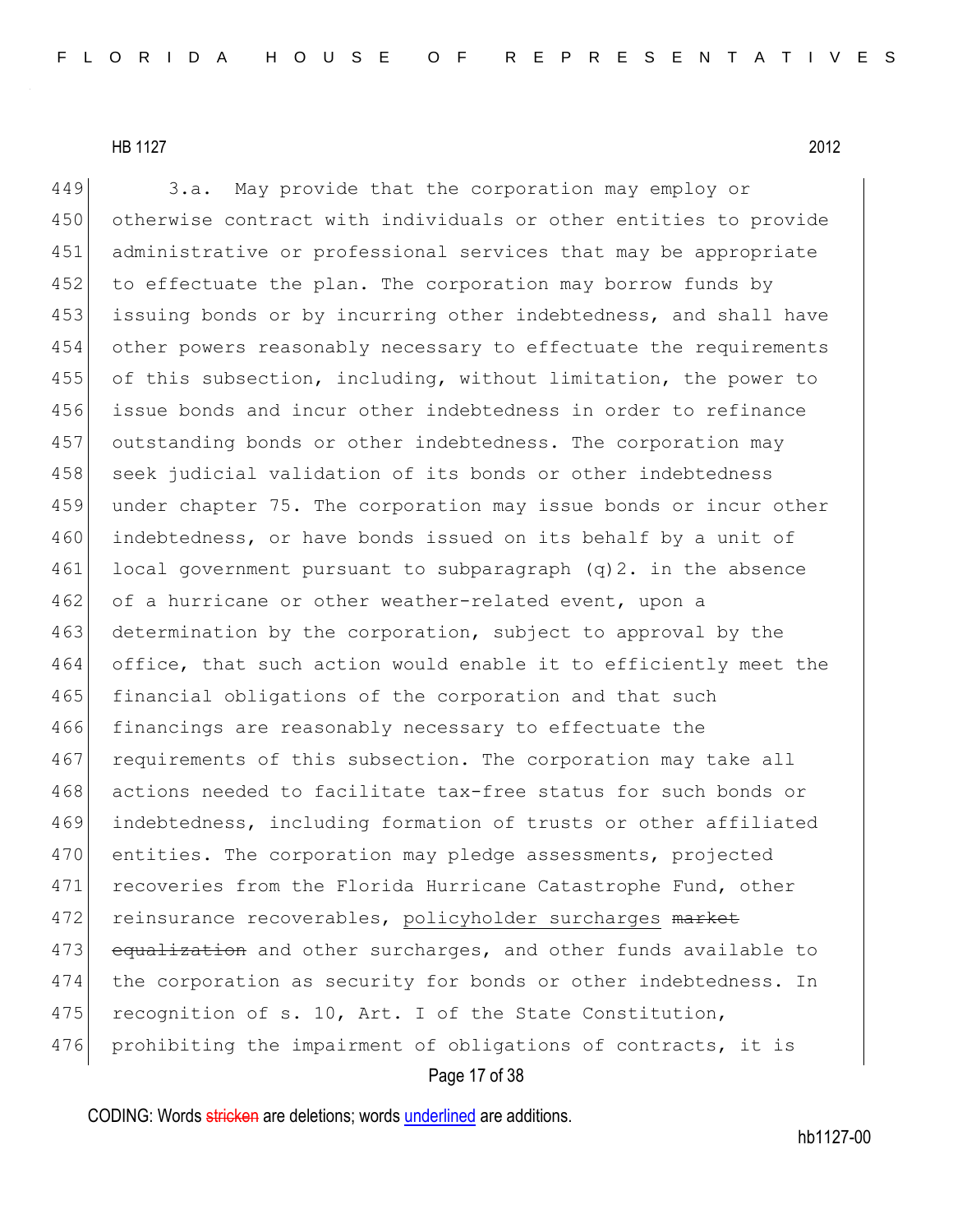477 the intent of the Legislature that no action be taken whose 478 purpose is to impair any bond indenture or financing agreement 479 or any revenue source committed by contract to such bond or 480 other indebtedness.

481 b. To ensure that the corporation is operating in an 482 efficient and economic manner while providing quality service to 483 policyholders, applicants, and agents, the board shall 484 commission an independent third-party consultant having 485 expertise in insurance company management or insurance company 486 management consulting to prepare a report and make 487 recommendations on the relative costs and benefits of 488 outsourcing various policy issuance and service functions to 489 private servicing carriers or entities performing similar 490 functions in the private market for a fee, rather than 491 performing such functions in-house. In making such 492 recommendations, the consultant shall consider how other 493 residual markets, both in this state and around the country, 494 outsource appropriate functions or use servicing carriers to 495 better match expenses with revenues that fluctuate based on a 496 widely varying policy count. The report must be completed by 497 July 1, 2012. Upon receiving the report, the board shall develop 498 a plan to implement the report and submit the plan for review, 499 modification, and approval to the Financial Services Commission. 500 Upon the commission's approval of the plan, the board shall 501 begin implementing the plan by January 1, 2013.

502 4. Must require that the corporation operate subject to 503 the supervision and approval of a board of governors consisting 504 of eight individuals who are residents of this state, from

#### Page 18 of 38

CODING: Words stricken are deletions; words underlined are additions.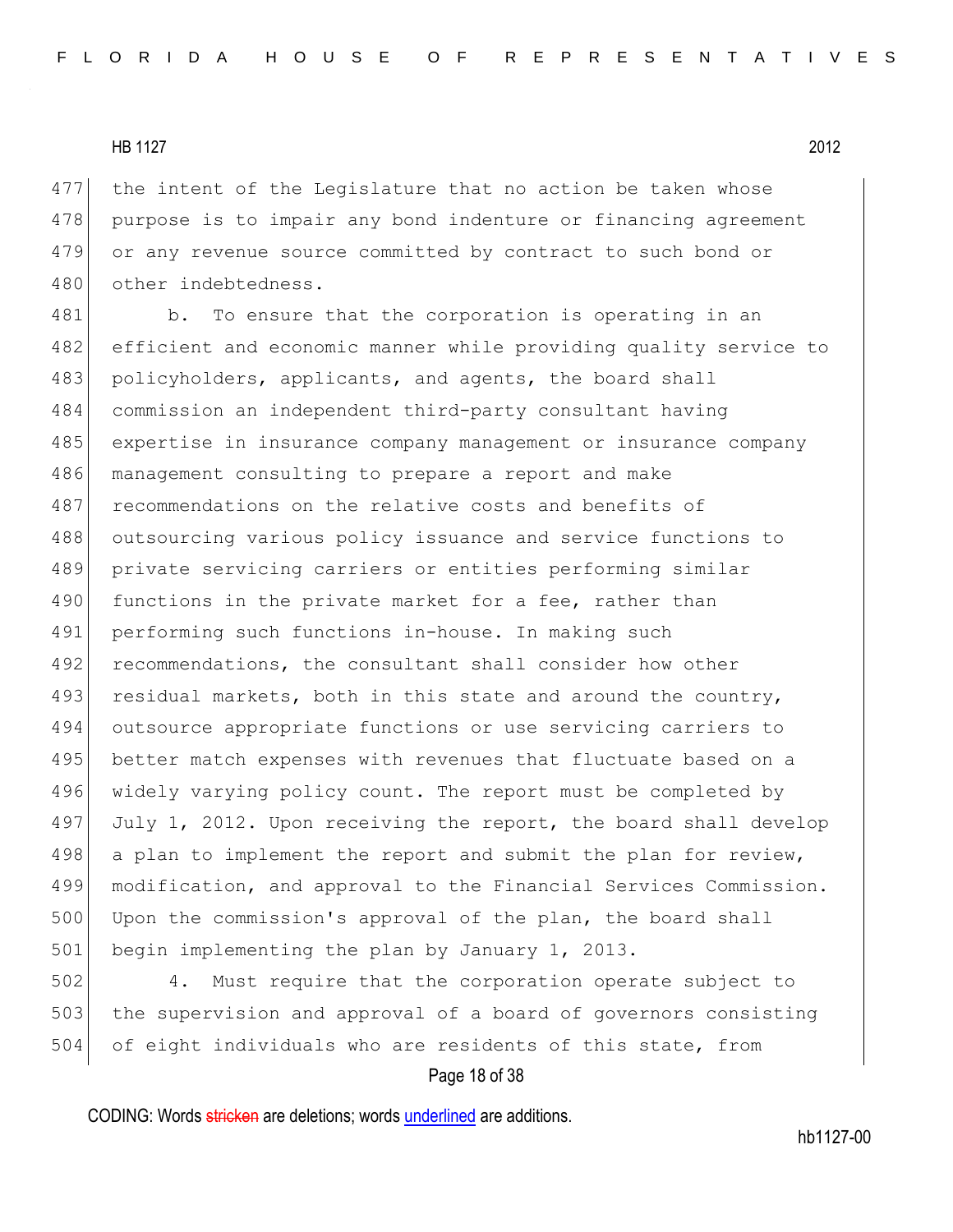505 different geographical areas of this state.

506 **a.** The Governor, the Chief Financial Officer, the 507 President of the Senate, and the Speaker of the House of 508 Representatives shall each appoint two members of the board. At 509 least one of the two members appointed by each appointing 510 officer must have demonstrated expertise in insurance and is 511 deemed to be within the scope of the exemption provided in s. 512 112.313(7)(b). The Chief Financial Officer shall designate one 513 of the appointees as chair. All board members serve at the 514 pleasure of the appointing officer. All members of the board are 515 subject to removal at will by the officers who appointed them. 516 All board members, including the chair, must be appointed to 517 serve for 3-year terms beginning annually on a date designated 518 by the plan. However, for the first term beginning on or after 519 July 1, 2009, each appointing officer shall appoint one member 520 of the board for a 2-year term and one member for a 3-year term. 521 A board vacancy shall be filled for the unexpired term by the 522 appointing officer. The Chief Financial Officer shall appoint a 523 technical advisory group to provide information and advice to 524 the board in connection with the board's duties under this 525 subsection. The executive director and senior managers of the 526 corporation shall be engaged by the board and serve at the 527 pleasure of the board. Any executive director appointed on or 528 after July 1, 2006, is subject to confirmation by the Senate. 529 The executive director is responsible for employing other staff 530 as the corporation may require, subject to review and 531 concurrence by the board.

532 b. The board shall create a Market Accountability Advisory

Page 19 of 38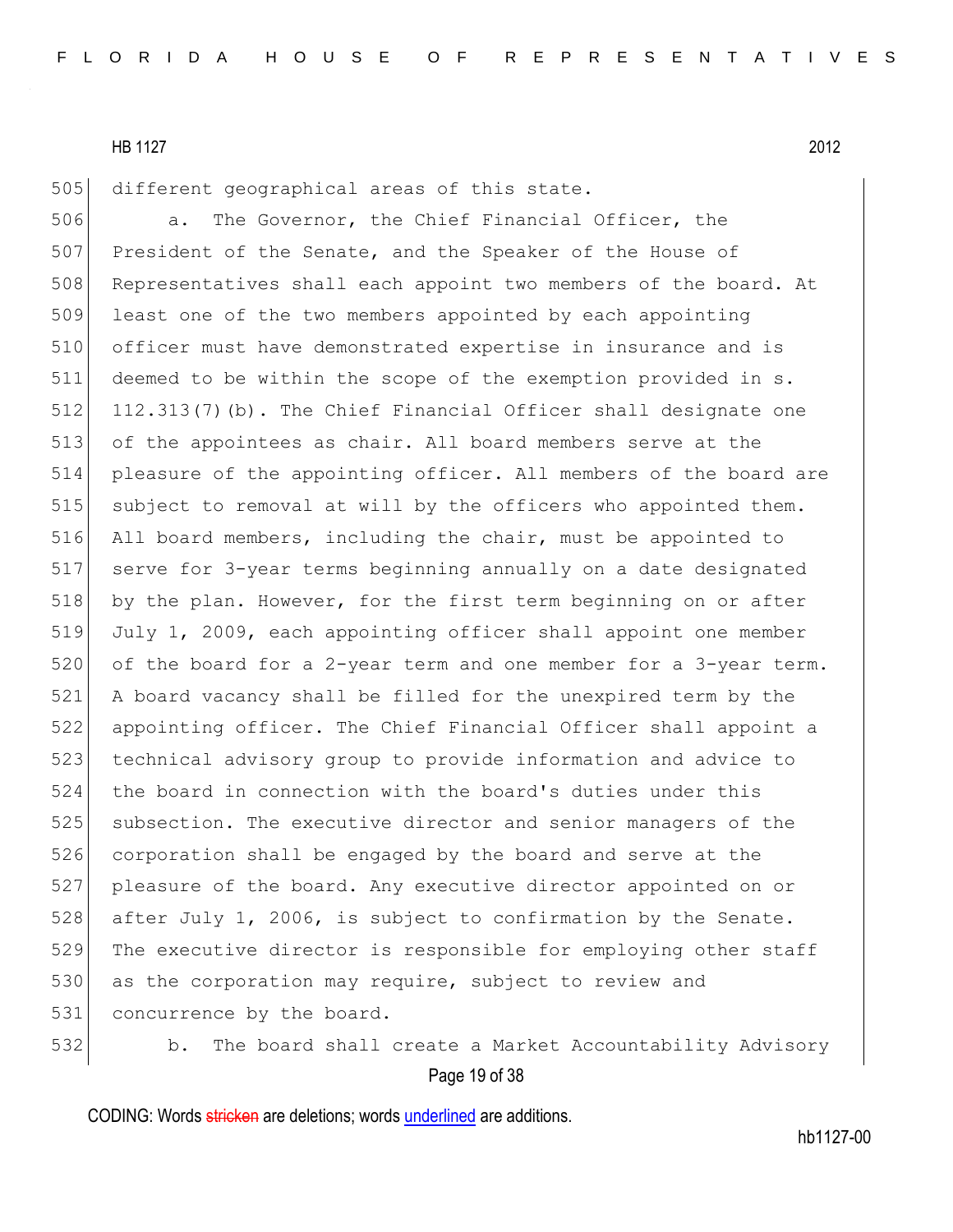Committee to assist the corporation in developing awareness of its rates and its customer and agent service levels in 535 relationship to the voluntary market insurers writing similar coverage.

 (I) The members of the advisory committee consist of the following 11 persons, one of whom must be elected chair by the members of the committee: four representatives, one appointed by 540 the Florida Association of Insurance Agents, one by the Florida Association of Insurance and Financial Advisors, one by the Professional Insurance Agents of Florida, and one by the Latin 543 American Association of Insurance Agencies; three representatives appointed by the insurers with the three highest voluntary market share of residential property insurance 546 business in the state; one representative from the Office of Insurance Regulation; one consumer appointed by the board who is insured by the corporation at the time of appointment to the committee; one representative appointed by the Florida 550 Association of Realtors; and one representative appointed by the Florida Bankers Association. All members shall be appointed to 552 3-year terms and may serve for consecutive terms.

553 (II) The committee shall report to the corporation at each 554 board meeting on insurance market issues which may include rates 555 and rate competition with the voluntary market; service, 556 including policy issuance, claims processing, and general 557 responsiveness to policyholders, applicants, and agents; and 558 matters relating to depopulation.

559 5. Must provide a procedure for determining the 560 eligibility of a risk for coverage, as follows:

Page 20 of 38

CODING: Words stricken are deletions; words underlined are additions.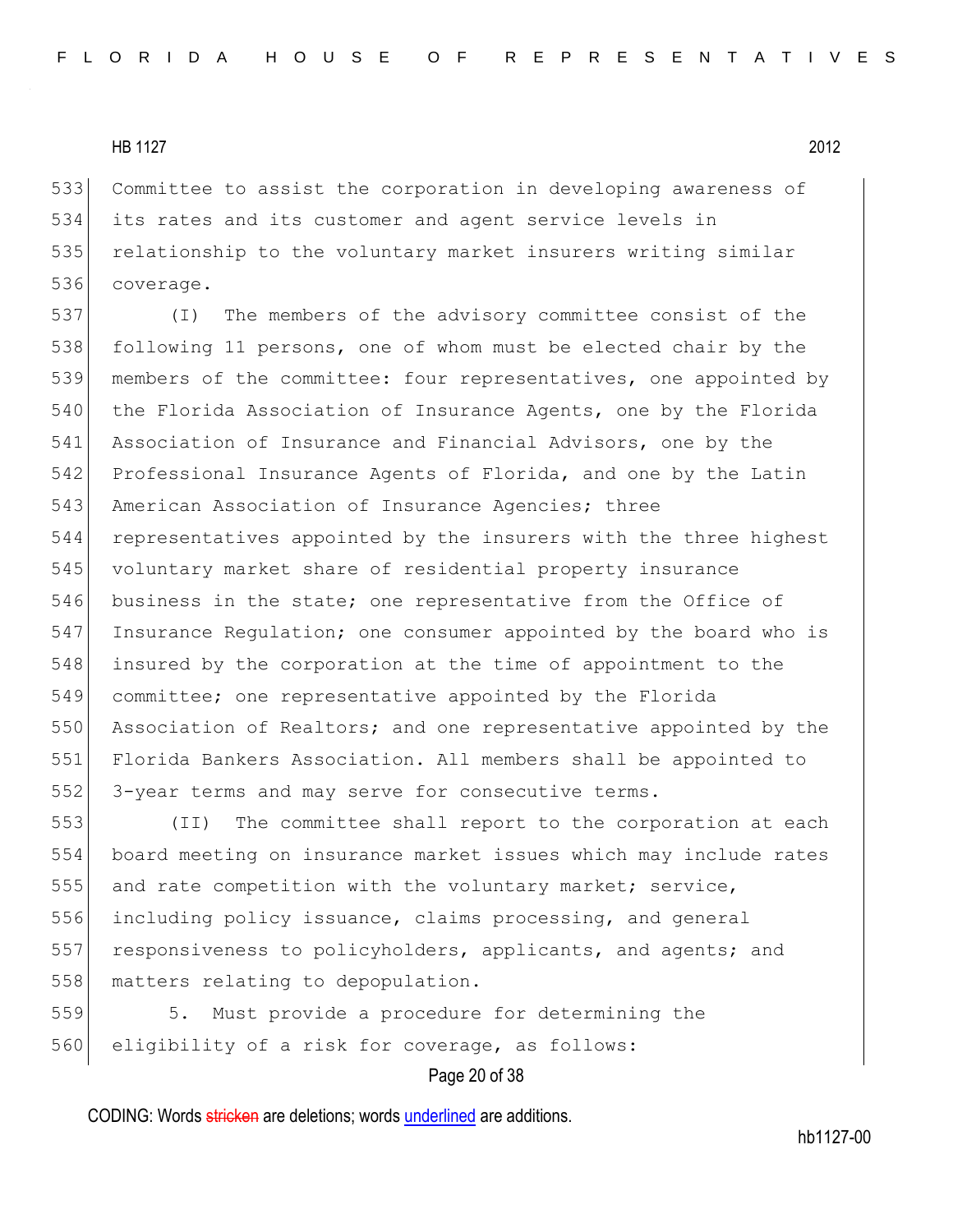561 a. Subject to s. 627.3517, with respect to personal lines 562 residential risks, if the risk is offered coverage from an 563 authorized insurer at the insurer's approved rate under a 564 standard policy including wind coverage or, if consistent with 565 the insurer's underwriting rules as filed with the office, a 566 basic policy including wind coverage, for a new application to 567 the corporation for coverage, the risk is not eligible for any 568 policy issued by the corporation unless the premium for coverage 569 from the authorized insurer is more than 15 percent greater than 570 the premium for comparable coverage from the corporation. If the 571 risk is not able to obtain such offer, the risk is eligible for 572 a standard policy including wind coverage or a basic policy 573 including wind coverage issued by the corporation; however, if 574 the risk could not be insured under a standard policy including 575 wind coverage regardless of market conditions, the risk is 576 eligible for a basic policy including wind coverage unless 577 rejected under subparagraph 8. However, a policyholder of the 578 corporation or a policyholder removed from the corporation 579 through an assumption agreement until the end of the assumption 580 period remains eligible for coverage from the corporation 581 regardless of any offer of coverage from an authorized insurer 582 or surplus lines insurer. The corporation shall determine the 583 type of policy to be provided on the basis of objective 584 standards specified in the underwriting manual and based on 585 generally accepted underwriting practices.

586 (I) If the risk accepts an offer of coverage through the 587 market assistance plan or through a mechanism established by the 588 corporation before a policy is issued to the risk by the

## Page 21 of 38

CODING: Words stricken are deletions; words underlined are additions.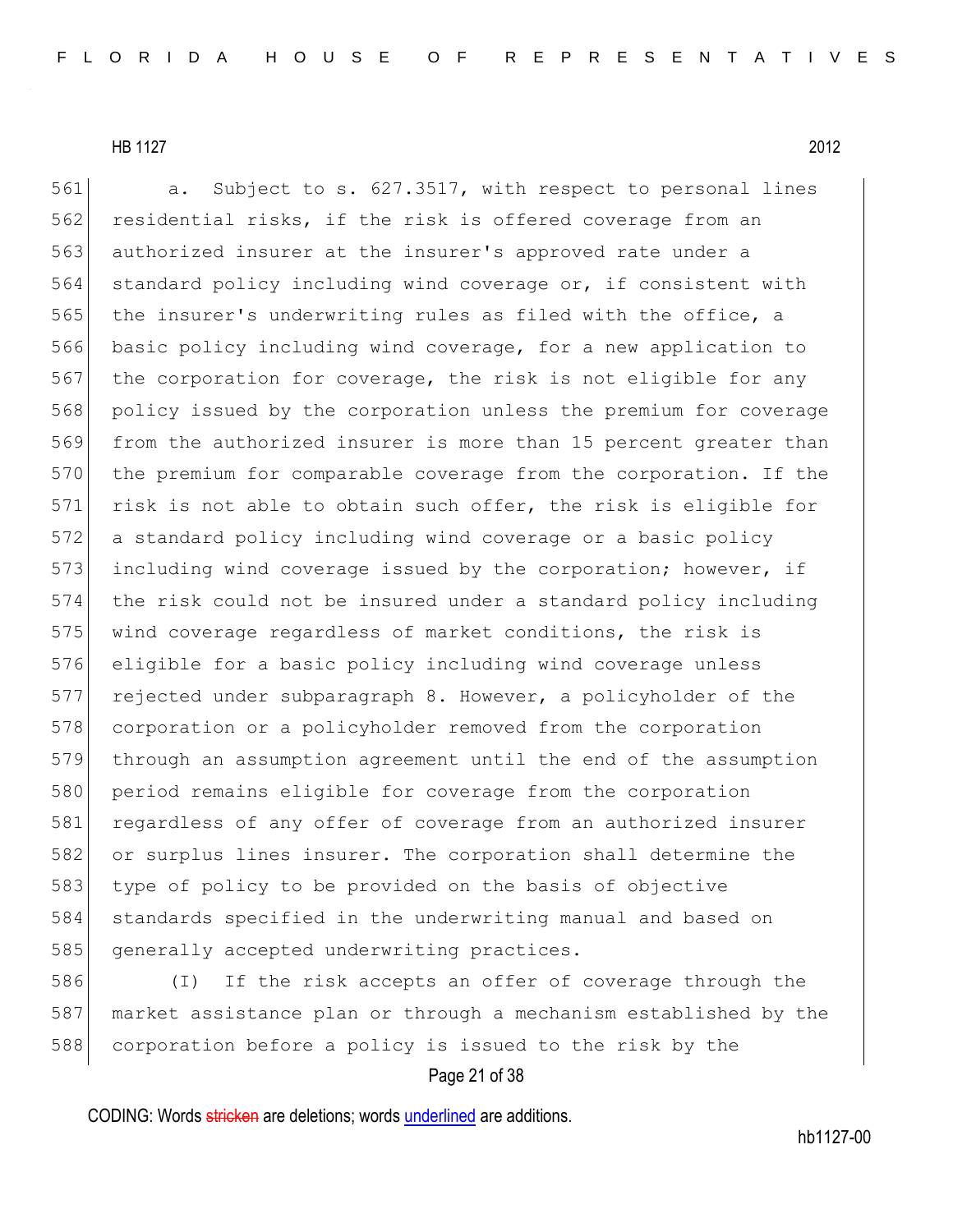603

589 corporation or during the first 30 days of coverage by the 590 corporation, and the producing agent who submitted the 591 application to the plan or to the corporation is not currently 592 appointed by the insurer, the insurer shall: 593 (A) Pay to the producing agent of record of the policy for

 the first year, an amount that is the greater of the insurer's usual and customary commission for the type of policy written or a fee equal to the usual and customary commission of the corporation; or

 (B) Offer to allow the producing agent of record of the policy to continue servicing the policy for at least 1 year and offer to pay the agent the greater of the insurer's or the corporation's usual and customary commission for the type of 602 policy written.

604 If the producing agent is unwilling or unable to accept 605 appointment, the new insurer shall pay the agent in accordance 606 with sub-sub-sub-subparagraph (A).

607 (II) If the corporation enters into a contractual 608 agreement for a take-out plan, the producing agent of record of 609 the corporation policy is entitled to retain any unearned 610 commission on the policy, and the insurer shall:

611 (A) Pay to the producing agent of record, for the first 612 year, an amount that is the greater of the insurer's usual and 613 customary commission for the type of policy written or a fee 614 equal to the usual and customary commission of the corporation; 615 or

Page 22 of 38 616 (B) Offer to allow the producing agent of record to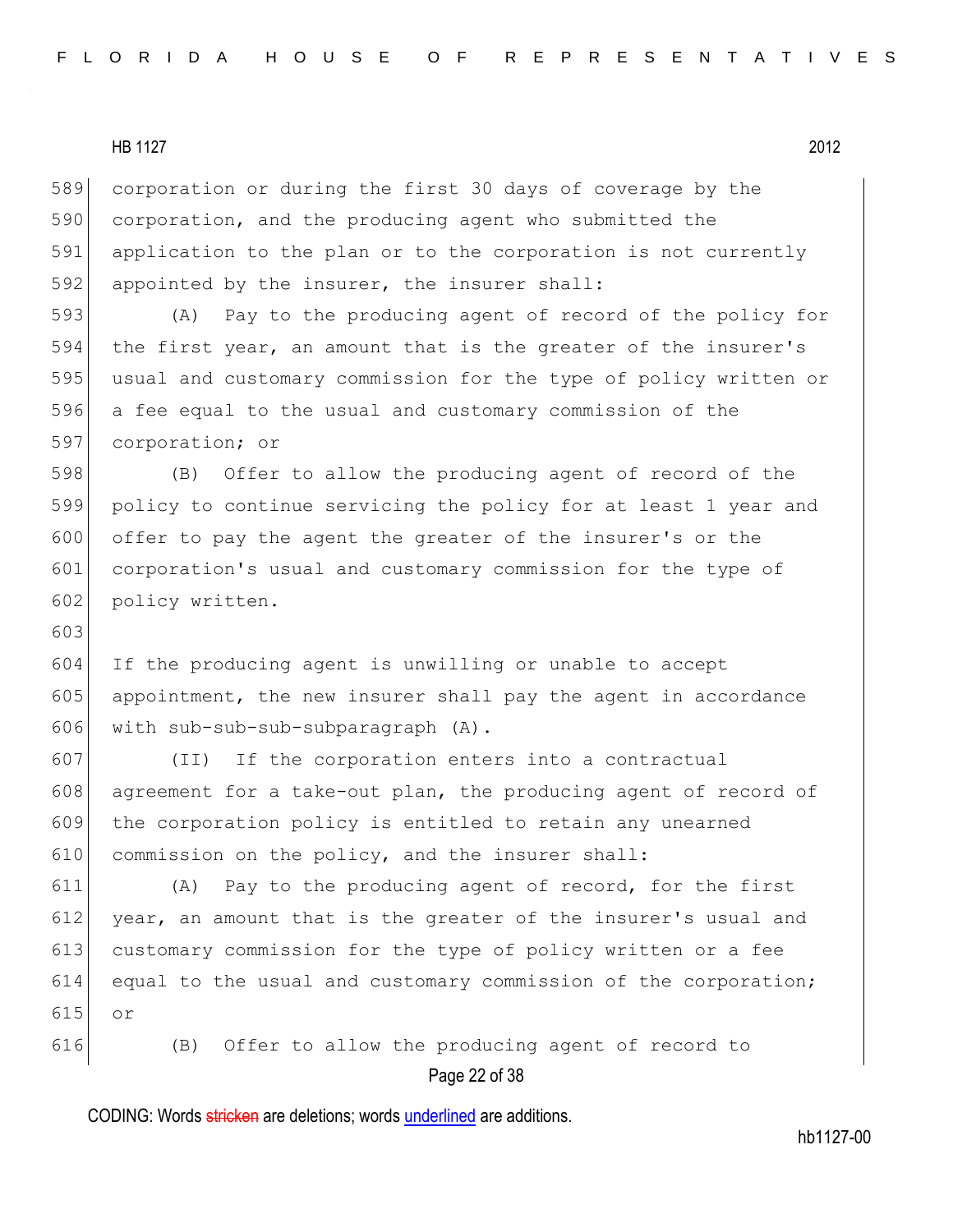continue servicing the policy for at least 1 year and offer to 618 pay the agent the greater of the insurer's or the corporation's usual and customary commission for the type of policy written. 

 If the producing agent is unwilling or unable to accept appointment, the new insurer shall pay the agent in accordance 623 with sub-sub-sub-subparagraph (A).

 b. With respect to commercial lines residential risks, for a new application to the corporation for coverage, if the risk 626 is offered coverage under a policy including wind coverage from an authorized insurer at its approved rate, the risk is not 628 eligible for a policy issued by the corporation unless the premium for coverage from the authorized insurer is more than 15 percent greater than the premium for comparable coverage from 631 the corporation. If the risk is not able to obtain any such offer, the risk is eligible for a policy including wind coverage issued by the corporation. However, a policyholder of the corporation or a policyholder removed from the corporation through an assumption agreement until the end of the assumption period remains eligible for coverage from the corporation regardless of an offer of coverage from an authorized insurer or 638 surplus lines insurer.

 (I) If the risk accepts an offer of coverage through the market assistance plan or through a mechanism established by the corporation before a policy is issued to the risk by the corporation or during the first 30 days of coverage by the 643 corporation, and the producing agent who submitted the application to the plan or the corporation is not currently

#### Page 23 of 38

CODING: Words stricken are deletions; words underlined are additions.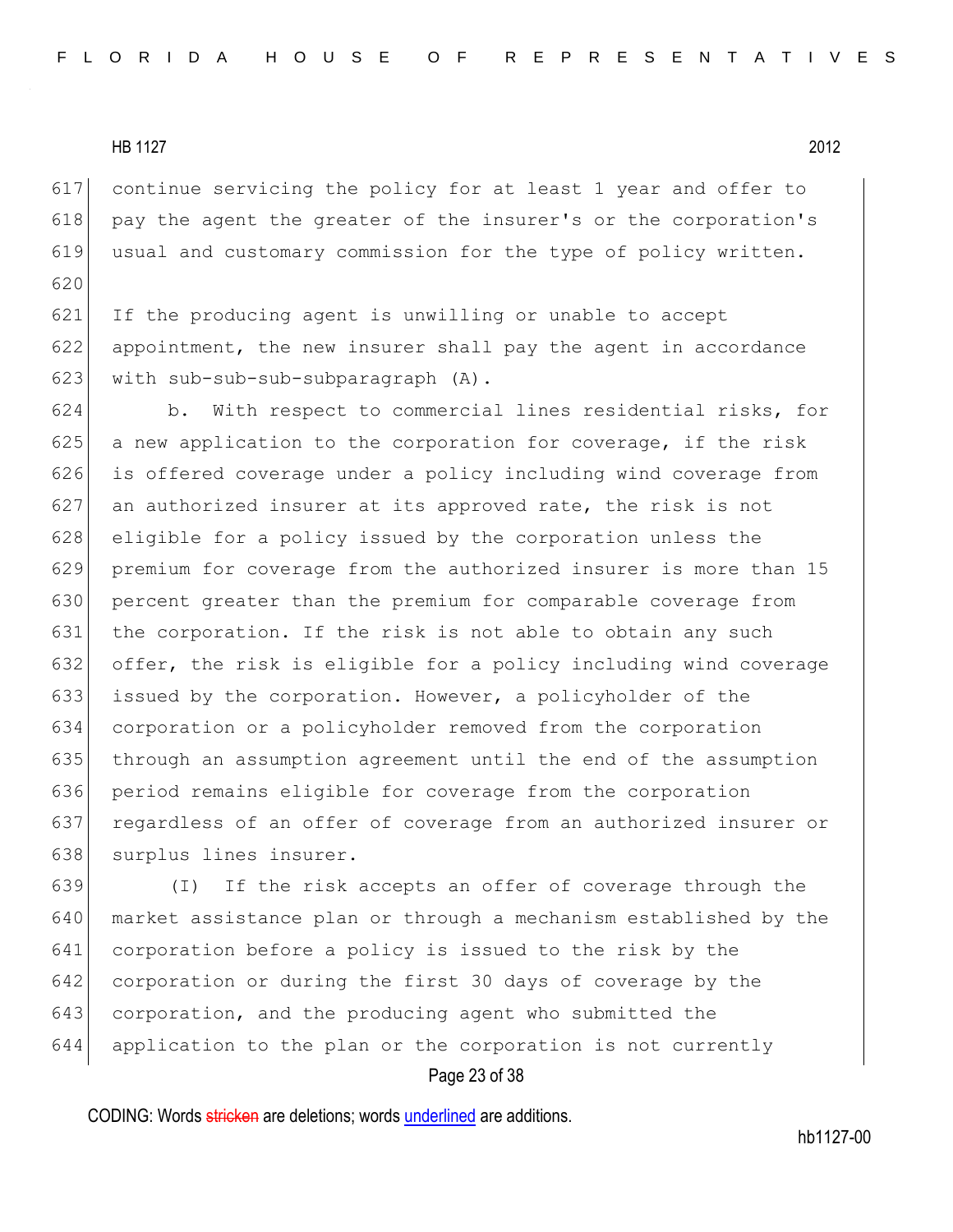656

645 appointed by the insurer, the insurer shall:

646 (A) Pay to the producing agent of record of the policy,  $647$  for the first year, an amount that is the greater of the 648 insurer's usual and customary commission for the type of policy 649 written or a fee equal to the usual and customary commission of 650 the corporation; or

 (B) Offer to allow the producing agent of record of the 652 policy to continue servicing the policy for at least 1 year and offer to pay the agent the greater of the insurer's or the corporation's usual and customary commission for the type of policy written.

657 If the producing agent is unwilling or unable to accept 658 appointment, the new insurer shall pay the agent in accordance 659 with sub-sub-sub-subparagraph (A).

660 (II) If the corporation enters into a contractual 661 agreement for a take-out plan, the producing agent of record of 662 the corporation policy is entitled to retain any unearned 663 commission on the policy, and the insurer shall:

664 (A) Pay to the producing agent of record, for the first 665 year, an amount that is the greater of the insurer's usual and 666 customary commission for the type of policy written or a fee 667 equal to the usual and customary commission of the corporation; 668 or

 (B) Offer to allow the producing agent of record to continue servicing the policy for at least 1 year and offer to pay the agent the greater of the insurer's or the corporation's 672 usual and customary commission for the type of policy written.

#### Page 24 of 38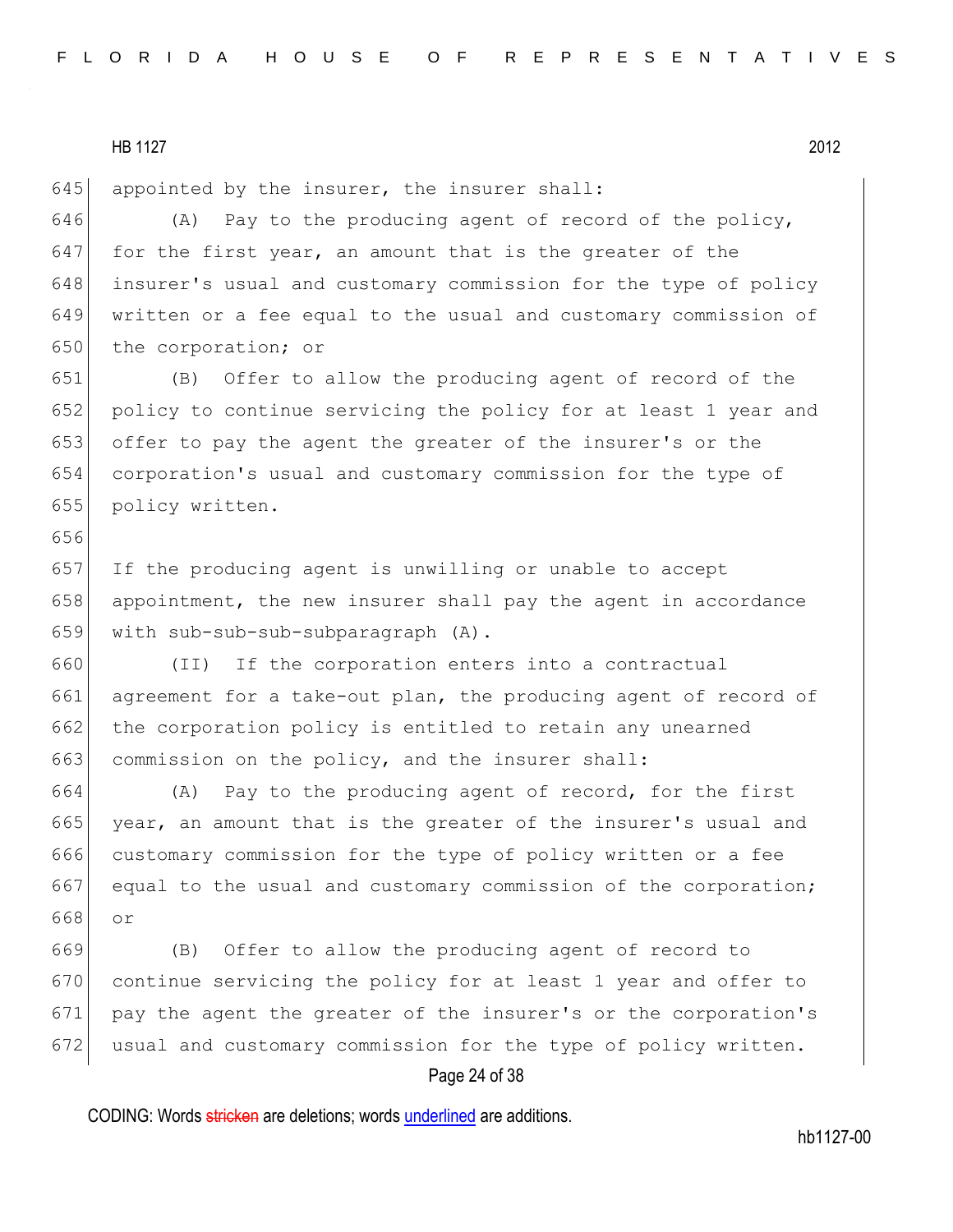673

674 If the producing agent is unwilling or unable to accept 675 appointment, the new insurer shall pay the agent in accordance 676 with sub-sub-sub-subparagraph (A).

 c. For purposes of determining comparable coverage under 678 sub-subparagraphs a. and b., the comparison must be based on those forms and coverages that are reasonably comparable. The 680 corporation may rely on a determination of comparable coverage and premium made by the producing agent who submits the application to the corporation, made in the agent's capacity as 683 the corporation's agent. A comparison may be made solely of the premium with respect to the main building or structure only on 685 the following basis: the same coverage A or other building limits; the same percentage hurricane deductible that applies on an annual basis or that applies to each hurricane for commercial 688 residential property; the same percentage of ordinance and law coverage, if the same limit is offered by both the corporation and the authorized insurer; the same mitigation credits, to the extent the same types of credits are offered both by the corporation and the authorized insurer; the same method for loss payment, such as replacement cost or actual cash value, if the 694 same method is offered both by the corporation and the 695 authorized insurer in accordance with underwriting rules; and any other form or coverage that is reasonably comparable as determined by the board. If an application is submitted to the 698 corporation for wind-only coverage in the coastal account, the premium for the corporation's wind-only policy plus the premium 700 for the ex-wind policy that is offered by an authorized insurer

#### Page 25 of 38

CODING: Words stricken are deletions; words underlined are additions.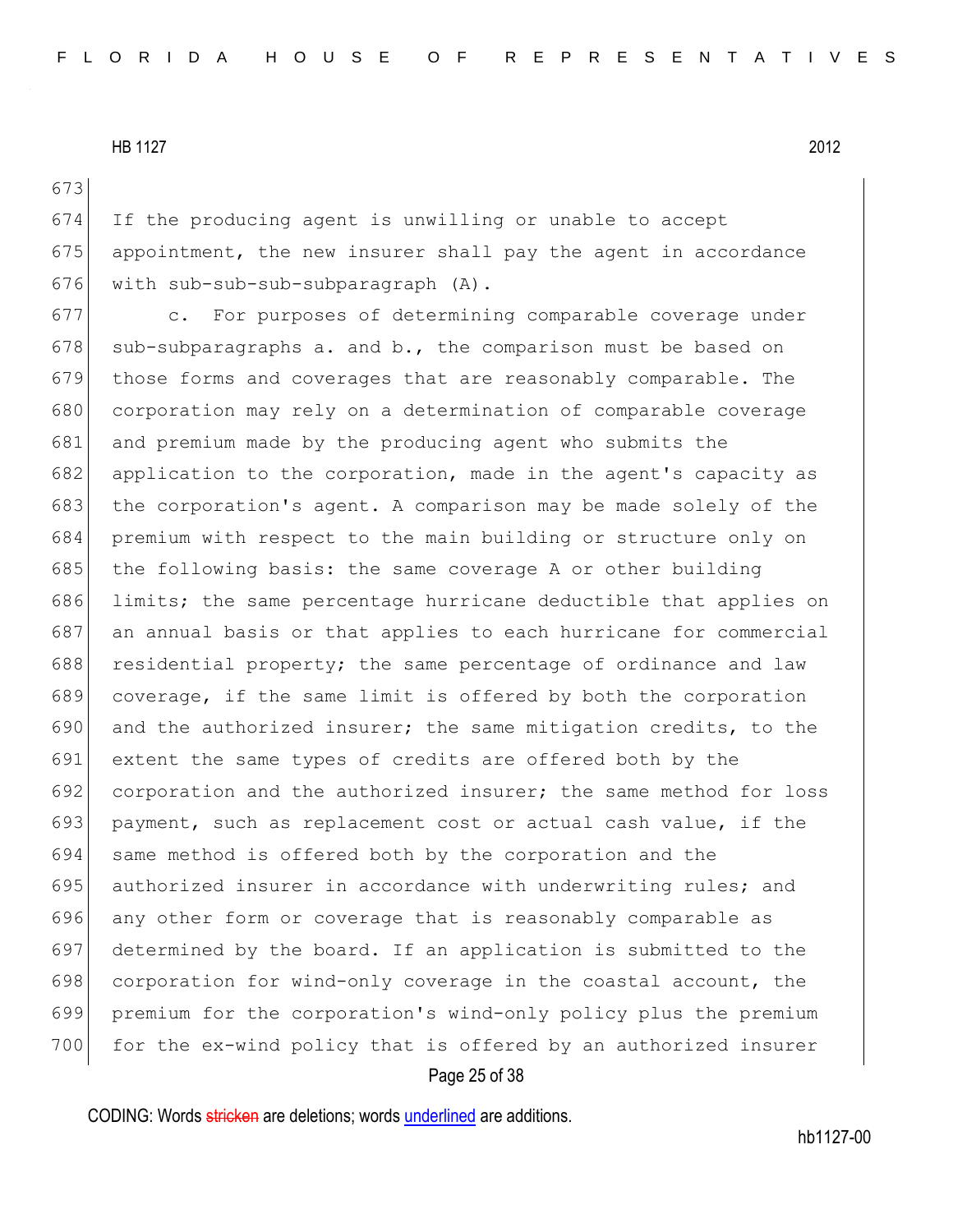701 to the applicant must be compared to the premium for multiperil 702 coverage offered by an authorized insurer, subject to the 703 standards for comparison specified in this subparagraph. If the 704 corporation or the applicant requests from the authorized 705 insurer a breakdown of the premium of the offer by types of 706 coverage so that a comparison may be made by the corporation or 707 its agent and the authorized insurer refuses or is unable to 708 provide such information, the corporation may treat the offer as 709 not being an offer of coverage from an authorized insurer at the 710 insurer's approved rate.

711 6. Must include rules for classifications of risks and 712 rates.

713 713 7. Must provide that if premium and investment income for 714 an account attributable to a particular calendar year are in 715 excess of projected losses and expenses for the account 716 attributable to that year, such excess shall be held in surplus 717 in the account. Such surplus must be available to defray 718 deficits in that account as to future years and used for that 719 purpose before assessing assessable insurers and assessable 720 insureds as to any calendar year.

 8. Must provide objective criteria and procedures to be uniformly applied to all applicants in determining whether an individual risk is so hazardous as to be uninsurable. In making this determination and in establishing the criteria and 725 procedures, the following must be considered:

726 a. Whether the likelihood of a loss for the individual 727 risk is substantially higher than for other risks of the same 728 class; and

#### Page 26 of 38

CODING: Words stricken are deletions; words underlined are additions.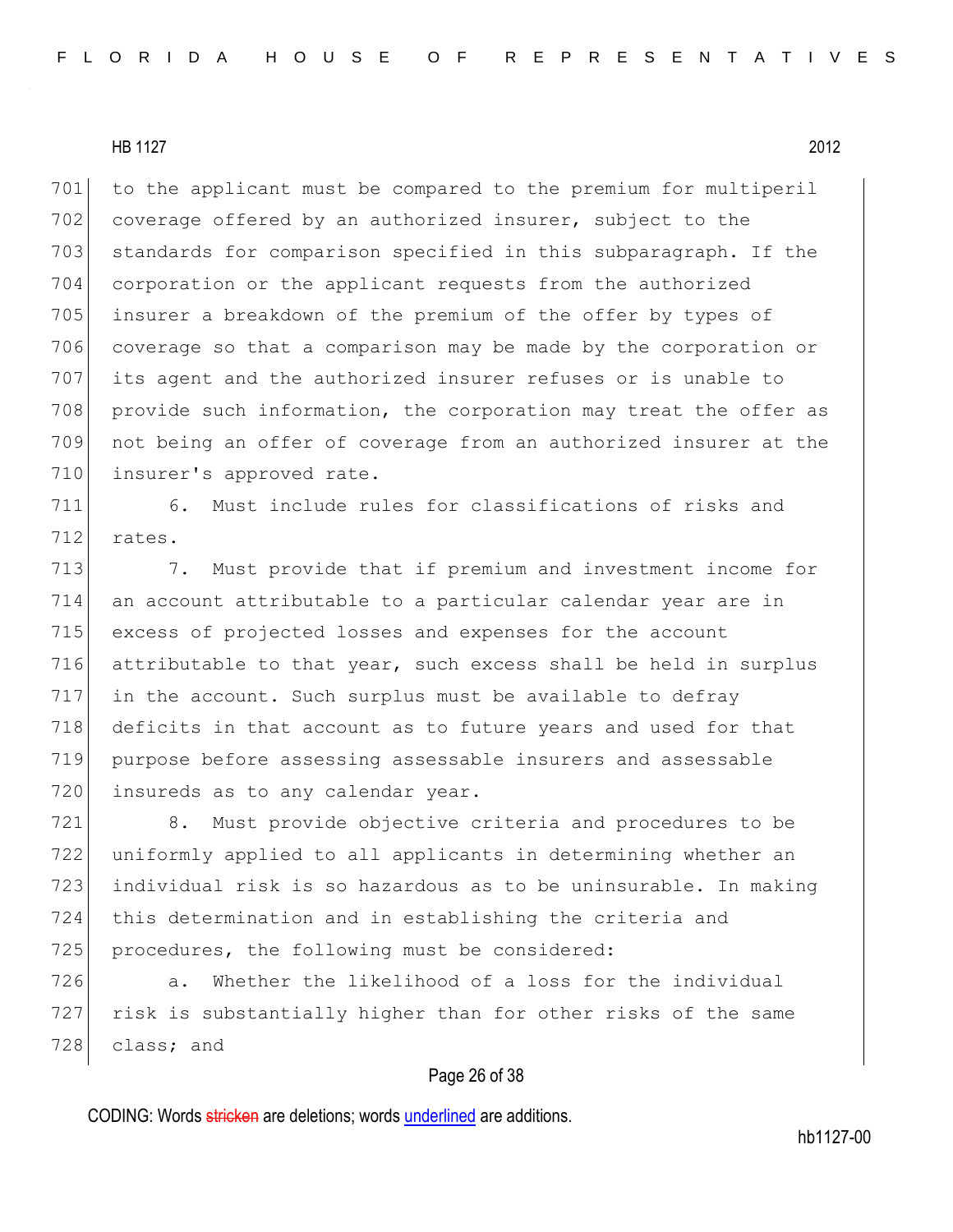729 b. Whether the uncertainty associated with the individual 730 risk is such that an appropriate premium cannot be determined. 731

732 The acceptance or rejection of a risk by the corporation shall 733 be construed as the private placement of insurance, and the 734 provisions of chapter 120 do not apply.

735 9. Must provide that the corporation make its best efforts 736 to procure catastrophe reinsurance at reasonable rates, to cover 737 its projected 100-year probable maximum loss as determined by 738 the board of governors.

739 10. The policies issued by the corporation must provide that if the corporation or the market assistance plan obtains an offer from an authorized insurer to cover the risk at its approved rates, the risk is no longer eligible for renewal 743 through the corporation, except as otherwise provided in this subsection.

745 11. Corporation policies and applications must include a 746 notice that the corporation policy could, under this section, be 747 replaced with a policy issued by an authorized insurer which 748 does not provide coverage identical to the coverage provided by 749 the corporation. The notice must also specify that acceptance of 750 corporation coverage creates a conclusive presumption that the 751 applicant or policyholder is aware of this potential.

752 12. May establish, subject to approval by the office, 753 different eligibility requirements and operational procedures 754 for any line or type of coverage for any specified county or 755 area if the board determines that such changes are justified due 756 to the voluntary market being sufficiently stable and

## Page 27 of 38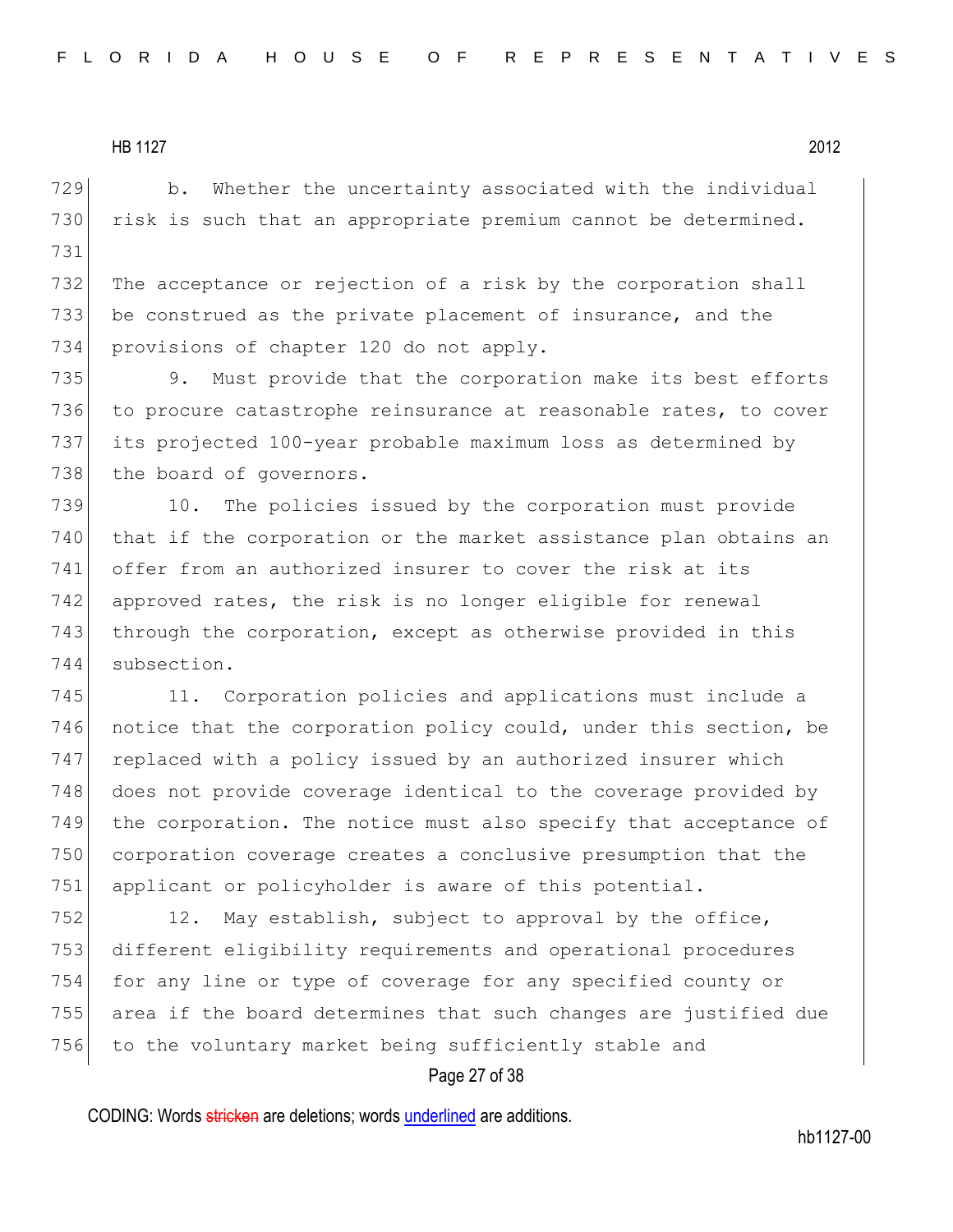competitive in such area or for such line or type of coverage 758 and that consumers who, in good faith, are unable to obtain insurance through the voluntary market through ordinary methods continue to have access to coverage from the corporation. If 761 coverage is sought in connection with a real property transfer, the requirements and procedures may not provide an effective date of coverage later than the date of the closing of the  $\vert$  transfer as established by the transferor, the transferee, and, 765 if applicable, the lender.

766 13. Must provide that, with respect to the coastal 767 account, any assessable insurer with a surplus as to 768 policyholders of \$25 million or less writing 25 percent or more 769 of its total countrywide property insurance premiums in this  $770$  state may petition the office, within the first 90 days of each 771 calendar year, to qualify as a limited apportionment company. A 772 regular assessment levied by the corporation on a limited 773 apportionment company for a deficit incurred by the corporation 774 for the coastal account may be paid to the corporation on a 775 monthly basis as the assessments are collected by the limited 776 apportionment company from its insureds pursuant to s. 627.3512, 777 but a limited apportionment company must begin collecting the 778 regular assessments not later than 90 days after the regular 779 assessments are levied by the corporation, and the regular 780 assessments assessment must be paid in full within 15 42 months 781 after being levied by the corporation. A limited apportionment 782 company shall collect from its policyholders any emergency 783 assessment imposed under sub-subparagraph (b)3.d. The plan must 784 provide that, if the office determines that any regular

#### Page 28 of 38

CODING: Words stricken are deletions; words underlined are additions.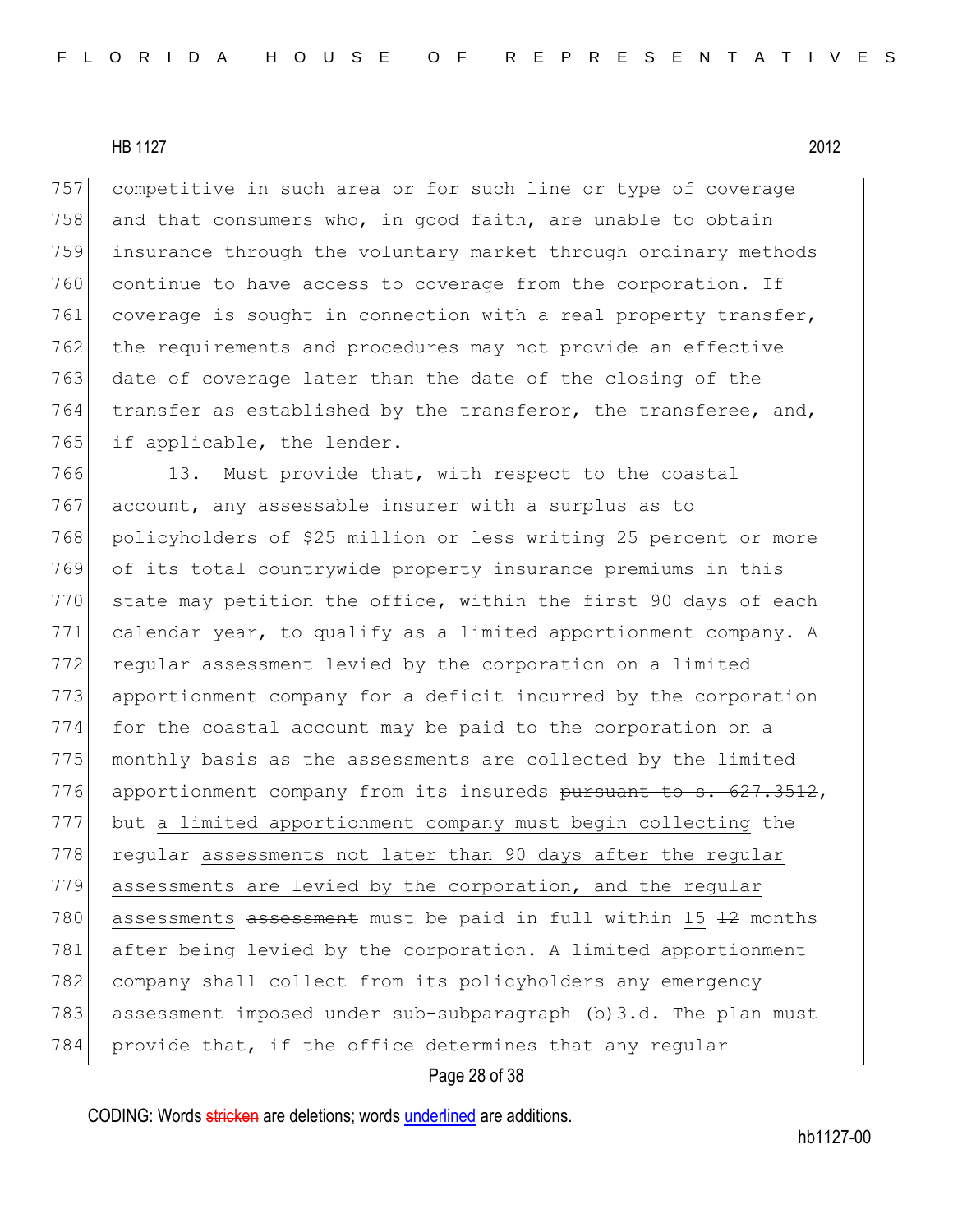785 assessment will result in an impairment of the surplus of a 786 limited apportionment company, the office may direct that all or 787 part of such assessment be deferred as provided in subparagraph 788 (q)4. However, an emergency assessment to be collected from 789 policyholders under sub-subparagraph (b)3.d. may not be limited 790 or deferred.

791 14. Must provide that the corporation appoint as its 792 licensed agents only those agents who also hold an appointment 793 as defined in s. 626.015(3) with an insurer who at the time of 794 the agent's initial appointment by the corporation is authorized 795 to write and is actually writing personal lines residential 796 property coverage, commercial residential property coverage, or 797 commercial nonresidential property coverage within the state.

798 15. Must provide a premium payment plan option to its 799 policyholders which, at a minimum, allows for quarterly and 800 semiannual payment of premiums. A monthly payment plan may, but 801 is not required to, be offered.

802 16. Must limit coverage on mobile homes or manufactured 803 homes built before 1994 to actual cash value of the dwelling 804 rather than replacement costs of the dwelling.

805 17. May provide such limits of coverage as the board 806 determines, consistent with the requirements of this subsection.

807 18. May require commercial property to meet specified 808 hurricane mitigation construction features as a condition of 809 eligibility for coverage.

810 19. Must provide that new or renewal policies issued by 811 the corporation on or after January 1, 2012, which cover 812 sinkhole loss do not include coverage for any loss to

#### Page 29 of 38

CODING: Words stricken are deletions; words underlined are additions.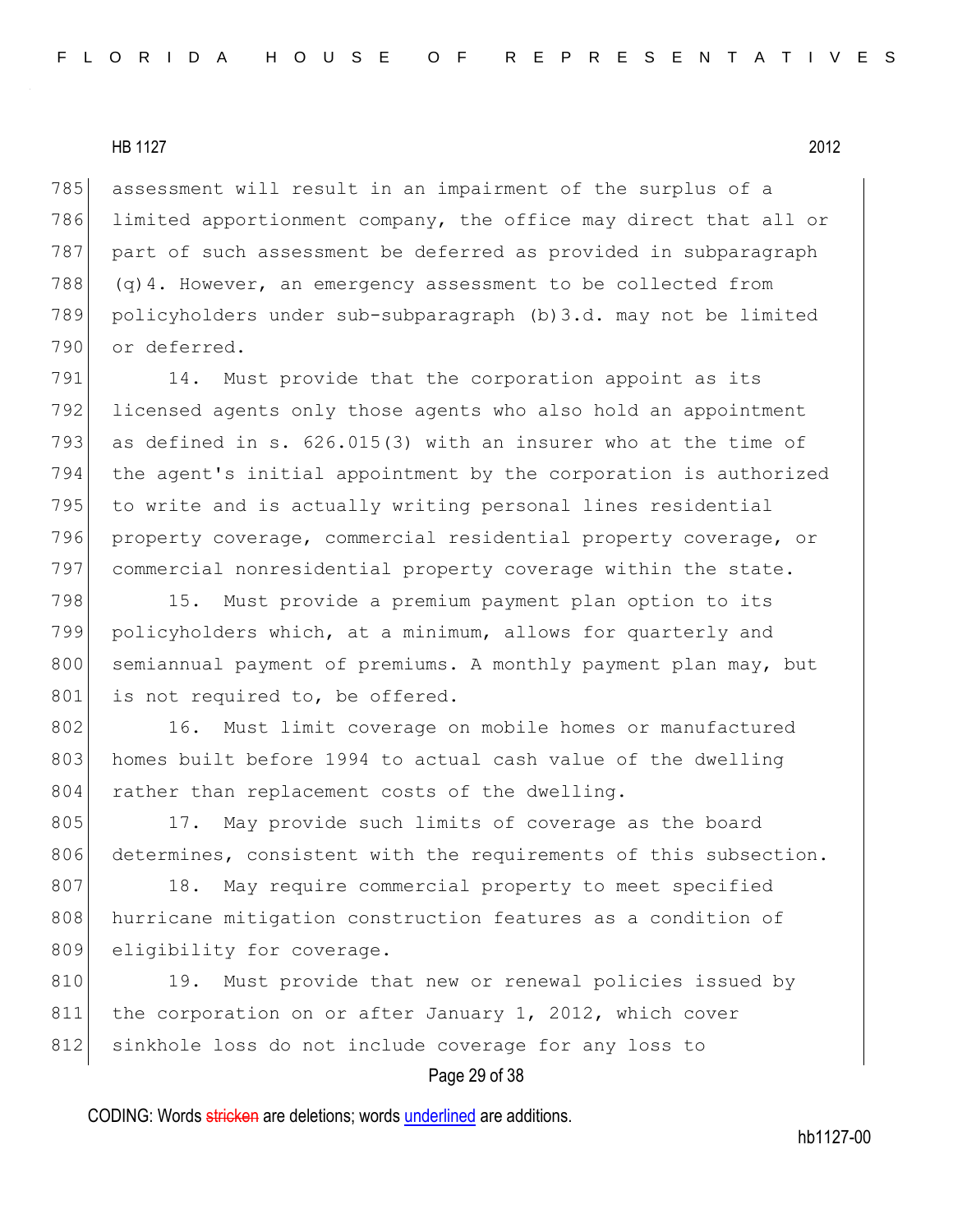|--|

823

826

813 appurtenant structures, driveways, sidewalks, decks, or patios 814 that are directly or indirectly caused by sinkhole activity. The 815 corporation shall exclude such coverage using a notice of 816 coverage change, which may be included with the policy renewal, 817 and not by issuance of a notice of nonrenewal of the excluded 818 coverage upon renewal of the current policy.

819 20. As of January 1, 2012, must require that the agent 820 obtain from an applicant for coverage from the corporation an 821 acknowledgement signed by the applicant, which includes, at a 822 minimum, the following statement:

## 824 ACKNOWLEDGEMENT OF POTENTIAL SURCHARGE 825 AND ASSESSMENT LIABILITY:

827 1. AS A POLICYHOLDER OF CITIZENS PROPERTY INSURANCE 828 CORPORATION, I UNDERSTAND THAT IF THE CORPORATION SUSTAINS A 829 DEFICIT AS A RESULT OF HURRICANE LOSSES OR FOR ANY OTHER REASON, 830 MY POLICY COULD BE SUBJECT TO SURCHARGES, WHICH WILL BE DUE AND 831 PAYABLE UPON RENEWAL, CANCELLATION, OR TERMINATION OF THE 832 POLICY, AND THAT THE SURCHARGES COULD BE AS HIGH AS 45 PERCENT 833 OF MY PREMIUM, OR A DIFFERENT AMOUNT AS IMPOSED BY THE FLORIDA 834 LEGISLATURE.

835 2. I ALSO UNDERSTAND THAT I MAY BE SUBJECT TO EMERGENCY 836 ASSESSMENTS TO THE SAME EXTENT AS POLICYHOLDERS OF OTHER 837 INSURANCE COMPANIES, OR A DIFFERENT AMOUNT AS IMPOSED BY THE 838 FLORIDA LEGISLATURE.

839 3. I ALSO UNDERSTAND THAT CITIZENS PROPERTY INSURANCE 840 CORPORATION IS NOT SUPPORTED BY THE FULL FAITH AND CREDIT OF THE

## Page 30 of 38

CODING: Words stricken are deletions; words underlined are additions.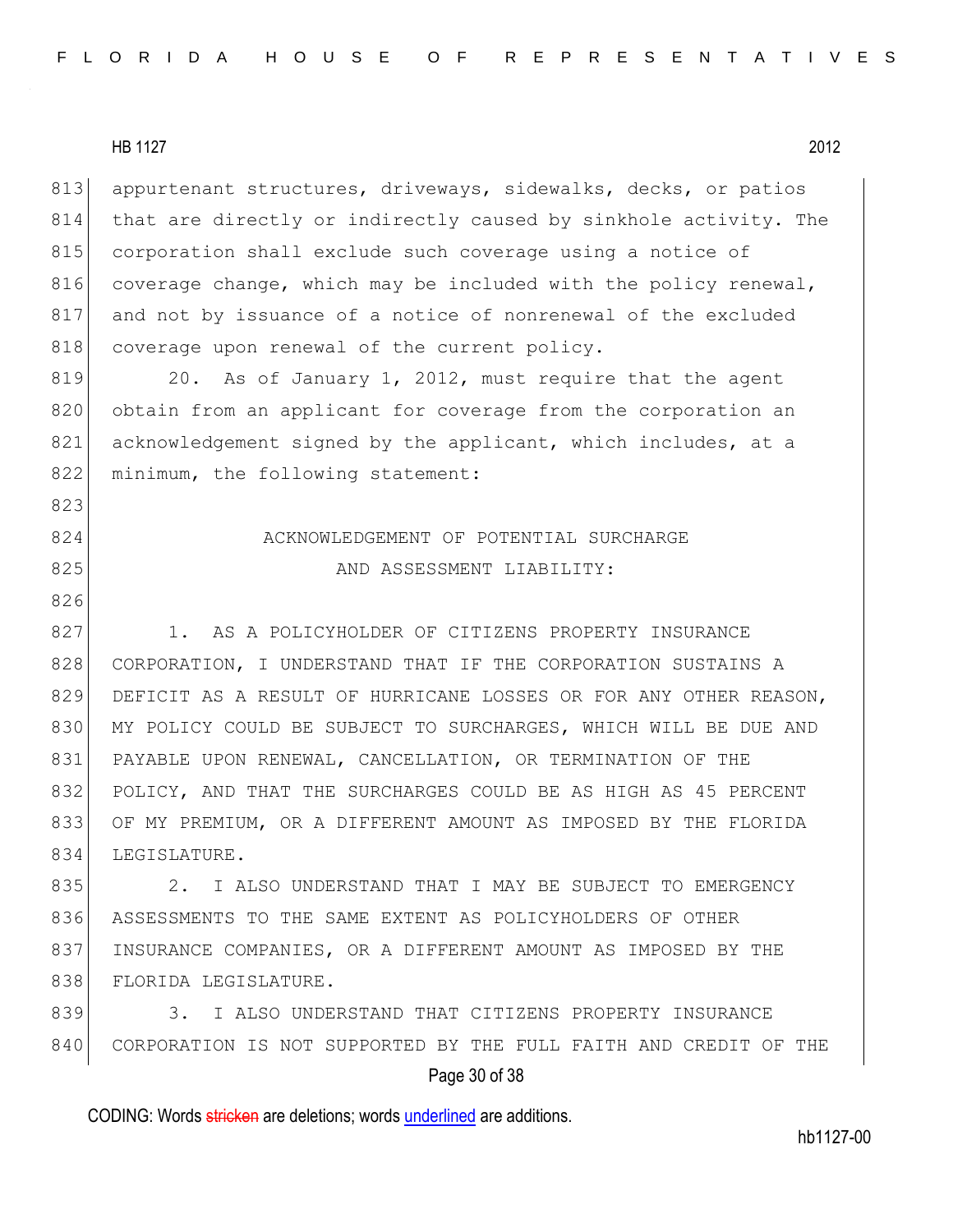842

841 STATE OF FLORIDA.

843 a. The corporation shall maintain, in electronic format or 844 otherwise, a copy of the applicant's signed acknowledgement and 845 provide a copy of the statement to the policyholder as part of 846 the first renewal after the effective date of this subparagraph.

847 b. The signed acknowledgement form creates a conclusive 848 presumption that the policyholder understood and accepted his or 849 her potential surcharge and assessment liability as a 850 policyholder of the corporation.

851 (q)1. The corporation shall certify to the office its 852 needs for annual assessments as to a particular calendar year, 853 and for any interim assessments that it deems to be necessary to 854 sustain operations as to a particular year pending the receipt 855 of annual assessments. Upon verification, the office shall 856 approve such certification, and the corporation shall levy such 857 annual or interim assessments. Such assessments shall be 858 prorated as provided in paragraph (b). The corporation shall 859 take all reasonable and prudent steps necessary to collect the 860 amount of assessments assessment due from each assessable 861 insurer, including, if prudent, filing suit to collect the 862 assessments, and the office may provide such assistance to the 863 corporation it deems appropriate such assessment. If the 864 corporation is unable to collect an assessment from any 865 assessable insurer, the uncollected assessments shall be levied 866 as an additional assessment against the assessable insurers and 867 any assessable insurer required to pay an additional assessment 868 as a result of such failure to pay shall have a cause of action

Page 31 of 38

CODING: Words stricken are deletions; words underlined are additions.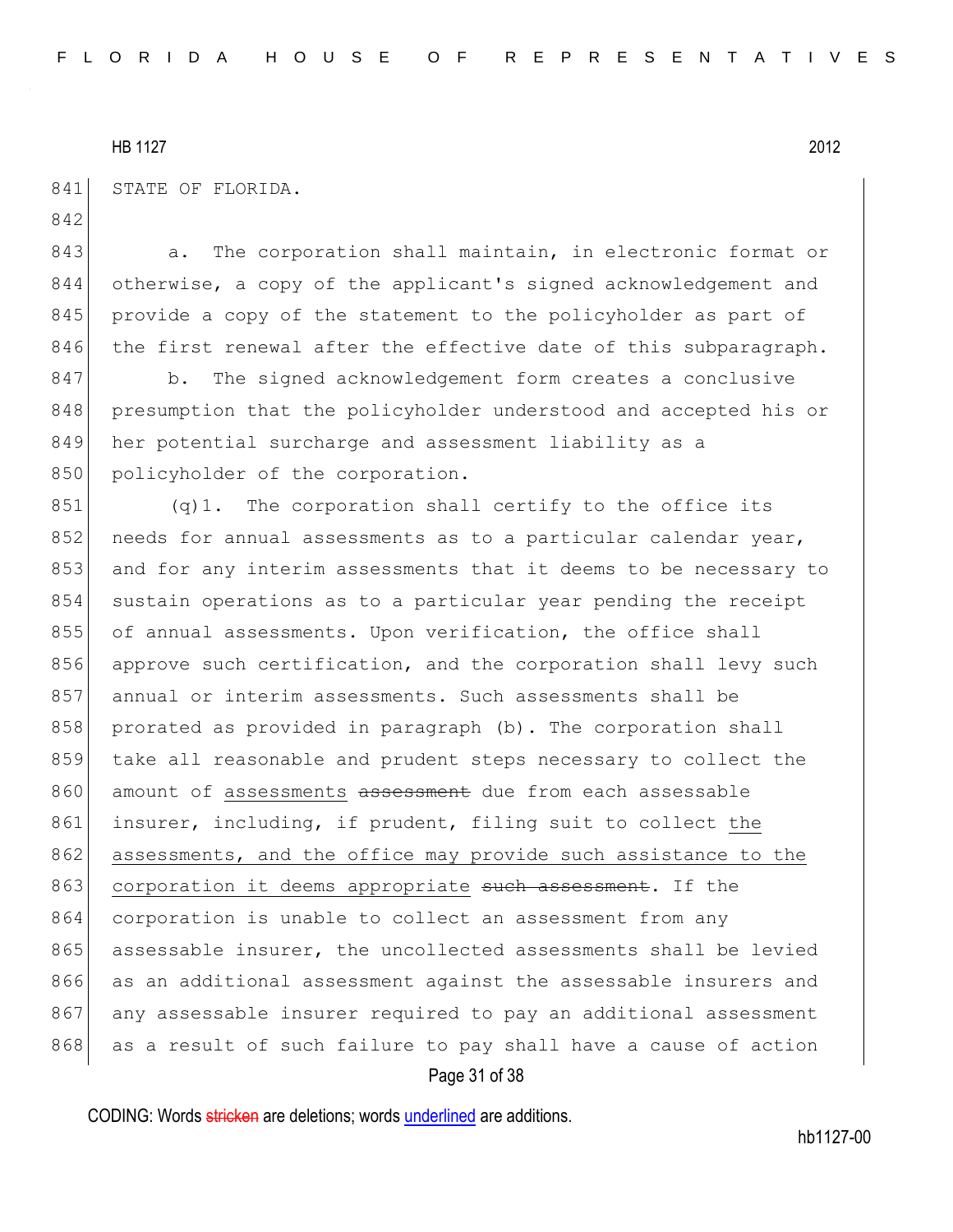869 against such nonpaying assessable insurer. Assessments shall be 870 included as an appropriate factor in the making of rates. The 871 failure of a surplus lines agent to collect and remit any 872 regular or emergency assessment levied by the corporation is 873 considered to be a violation of s. 626.936 and subjects the 874 surplus lines agent to the penalties provided in that section.

875 2. The governing body of any unit of local government, any 876 residents of which are insured by the corporation, may issue 877 bonds as defined in s. 125.013 or s. 166.101 from time to time  $878$  to fund an assistance program, in conjunction with the 879 corporation, for the purpose of defraying deficits of the 880 corporation. In order to avoid needless and indiscriminate 881 | proliferation, duplication, and fragmentation of such assistance 882 programs, any unit of local government, any residents of which 883 are insured by the corporation, may provide for the payment of 884 losses, regardless of whether or not the losses occurred within 885 or outside of the territorial jurisdiction of the local 886 government. Revenue bonds under this subparagraph may not be 887 issued until validated pursuant to chapter 75, unless a state of 888 emergency is declared by executive order or proclamation of the 889 Governor pursuant to s. 252.36 making such findings as are 890 necessary to determine that it is in the best interests of, and 891 necessary for, the protection of the public health, safety, and 892 general welfare of residents of this state and declaring it an 893 essential public purpose to permit certain municipalities or 894 counties to issue such bonds as will permit relief to claimants 895 and policyholders of the corporation. Any such unit of local 896 government may enter into such contracts with the corporation

#### Page 32 of 38

CODING: Words stricken are deletions; words underlined are additions.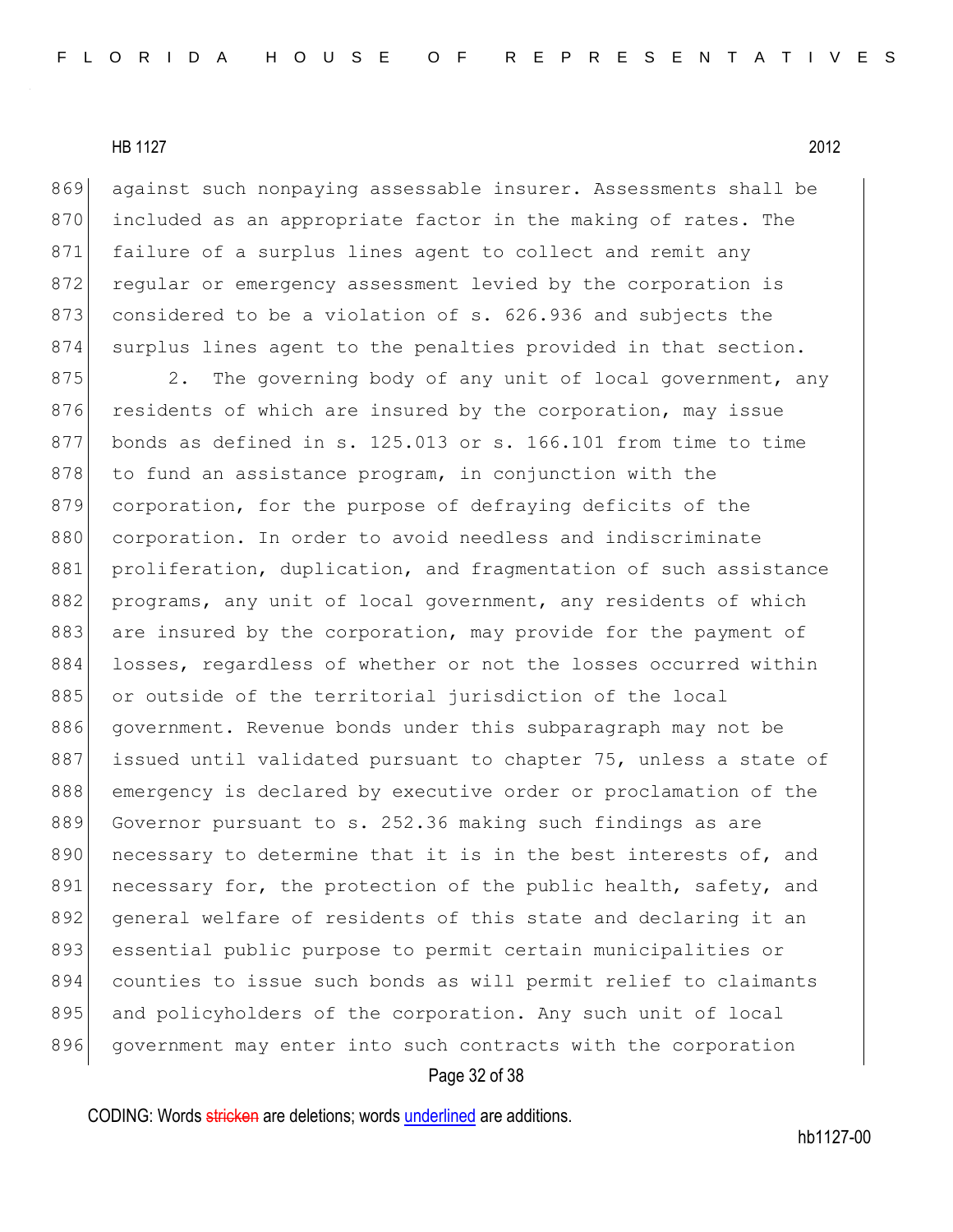897 and with any other entity created pursuant to this subsection as 898 are necessary to carry out this paragraph. Any bonds issued 899 under this subparagraph shall be payable from and secured by 900 moneys received by the corporation from emergency assessments 901 under sub-subparagraph  $(b)$ 3.d., and assigned and pledged to or 902 on behalf of the unit of local government for the benefit of the 903 holders of such bonds. The funds, credit, property, and taxing 904 power of the state or of the unit of local government shall not 905 be pledged for the payment of such bonds.

906 3.a. The corporation shall adopt one or more programs 907 subject to approval by the office for the reduction of both new 908 and renewal writings in the corporation. Beginning January 1, 909 2008, any program the corporation adopts for the payment of 910 bonuses to an insurer for each risk the insurer removes from the 911 corporation shall comply with s. 627.3511(2) and may not exceed 912 the amount referenced in s. 627.3511(2) for each risk removed. 913 The corporation may consider any prudent and not unfairly 914 discriminatory approach to reducing corporation writings, and 915 may adopt a credit against assessment liability or other 916 liability that provides an incentive for insurers to take risks 917 out of the corporation and to keep risks out of the corporation 918 by maintaining or increasing voluntary writings in counties or 919 areas in which corporation risks are highly concentrated and a 920 program to provide a formula under which an insurer voluntarily 921 taking risks out of the corporation by maintaining or increasing 922 voluntary writings will be relieved wholly or partially from 923 assessments under sub-subparagraphs  $(b)$ 3.a. and b. However, any 924 "take-out bonus" or payment to an insurer must be conditioned on

#### Page 33 of 38

CODING: Words stricken are deletions; words underlined are additions.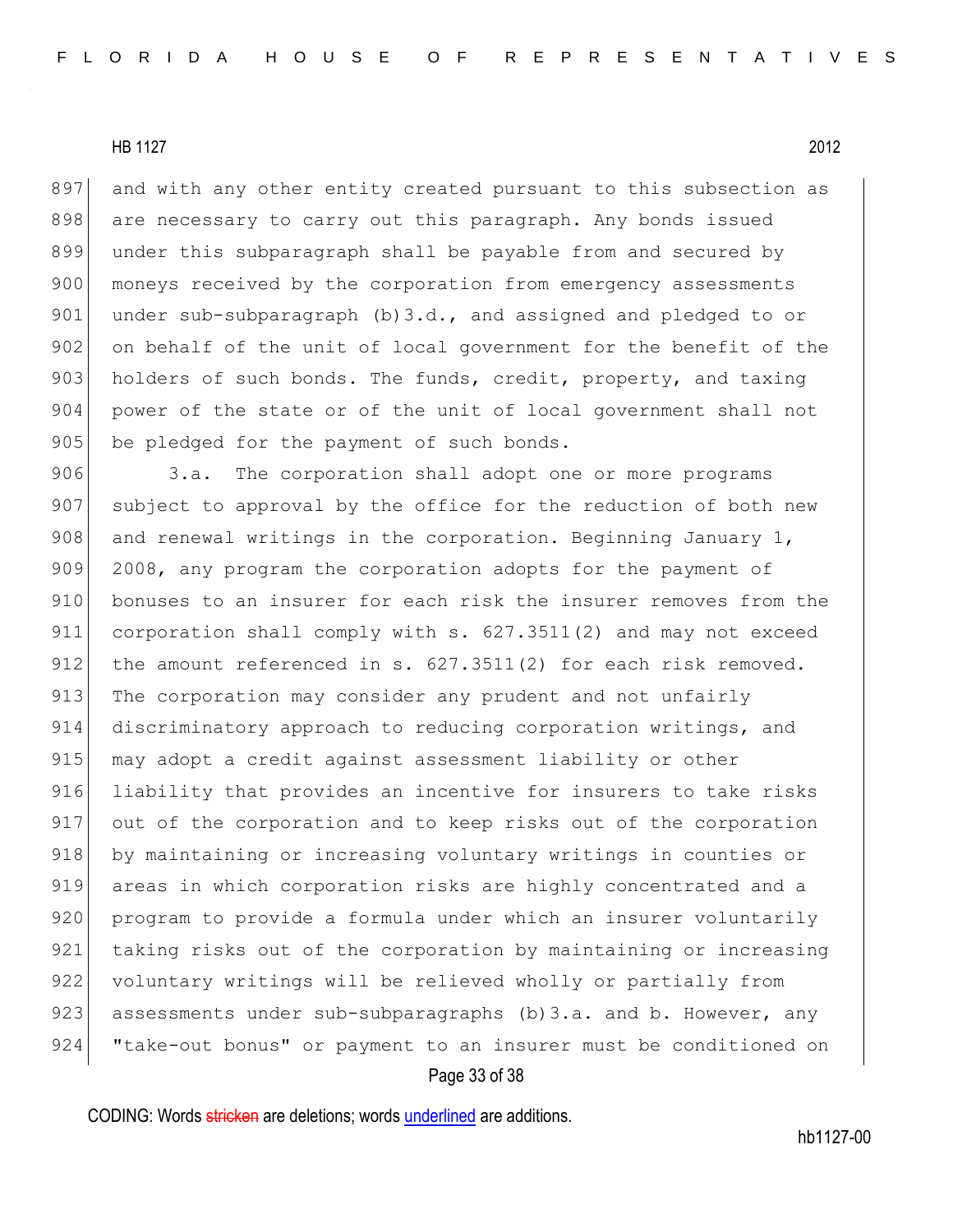925 the property being insured for at least 5 years by the insurer, 926 unless canceled or nonrenewed by the policyholder. If the policy 927 is canceled or nonrenewed by the policyholder before the end of 928 the 5-year period, the amount of the take-out bonus must be 929 prorated for the time period the policy was insured. When the 930 corporation enters into a contractual agreement for a take-out 931 plan, the producing agent of record of the corporation policy is 932 entitled to retain any unearned commission on such policy, and 933 the insurer shall either:

934 (I) Pay to the producing agent of record of the policy, 935 for the first year, an amount which is the greater of the 936 insurer's usual and customary commission for the type of policy 937 written or a policy fee equal to the usual and customary 938 commission of the corporation; or

939 (II) Offer to allow the producing agent of record of the 940 policy to continue servicing the policy for a period of not less 941 than 1 year and offer to pay the agent the insurer's usual and 942 customary commission for the type of policy written. If the 943 producing agent is unwilling or unable to accept appointment by 944 the new insurer, the new insurer shall pay the agent in 945 accordance with sub-sub-subparagraph (I).

946 b. Any credit or exemption from regular assessments 947 adopted under this subparagraph shall last no longer than the 3 948 years following the cancellation or expiration of the policy by 949 | the corporation. With the approval of the office, the board may 950 extend such credits for an additional year if the insurer 951 guarantees an additional year of renewability for all policies 952 removed from the corporation, or for 2 additional years if the

#### Page 34 of 38

CODING: Words stricken are deletions; words underlined are additions.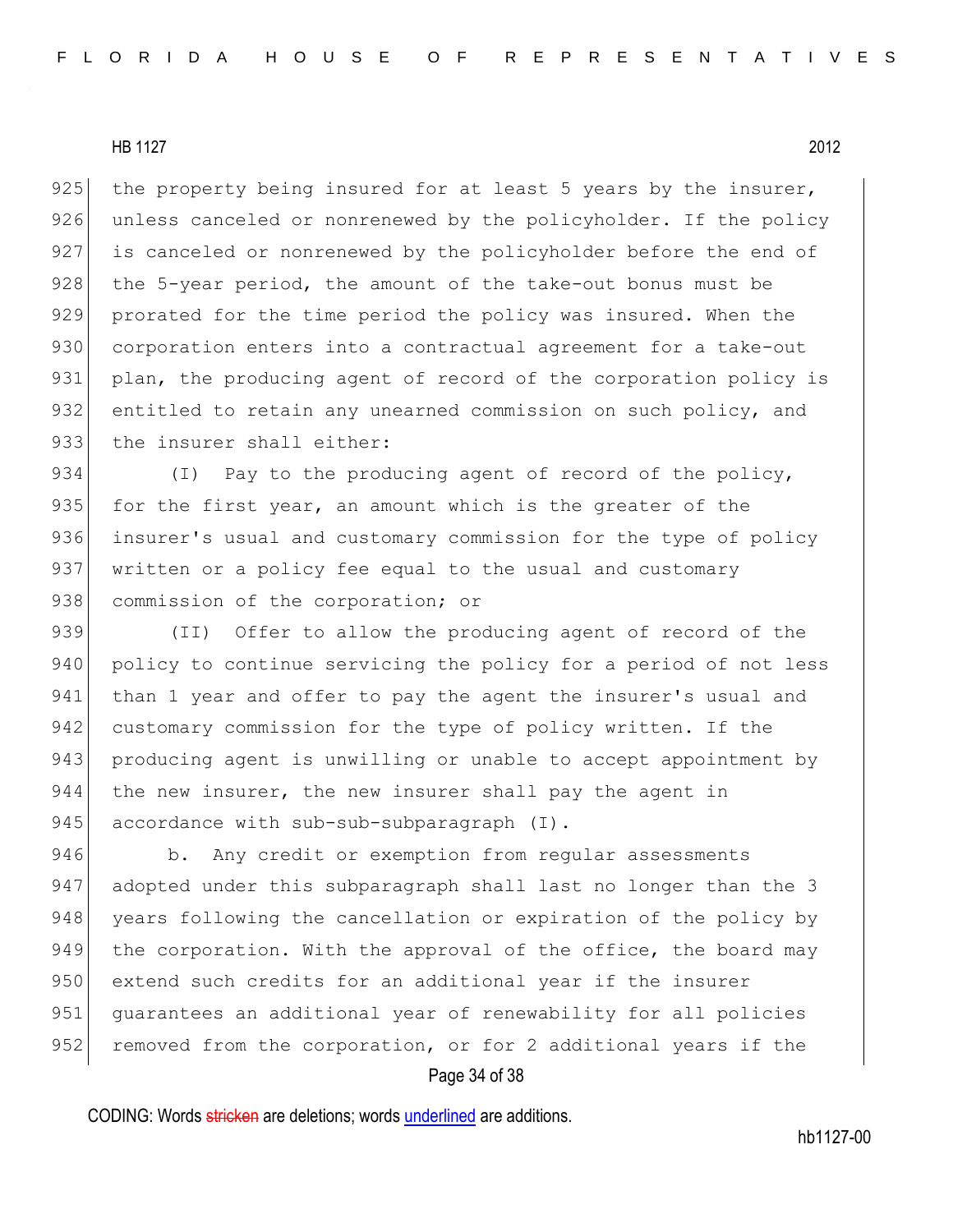953 insurer quarantees 2 additional years of renewability for all 954 policies so removed.

955 c. There shall be no credit, limitation, exemption, or 956 deferment from emergency assessments to be collected from 957 policyholders pursuant to sub-subparagraph (b) 3.d.

958 4. The plan shall provide for the deferment, in whole or 959 in part, of the assessment of an assessable insurer, other than 960 an emergency assessment collected from policyholders pursuant to 961 sub-subparagraph  $(b)$ 3.d., if the office finds that payment of 962 the assessment would endanger or impair the solvency of the 963 insurer. In the event an assessment against an assessable 964 insurer is deferred in whole or in part, the amount by which 965 such assessment is deferred may be assessed against the other 966 assessable insurers in a manner consistent with the basis for 967 assessments set forth in paragraph (b).

968 5. Effective July 1, 2007, in order to evaluate the costs 969 and benefits of approved take-out plans, if the corporation pays 970 a bonus or other payment to an insurer for an approved take-out 971 plan, it shall maintain a record of the address or such other 972 identifying information on the property or risk removed in order 973 to track if and when the property or risk is later insured by 974 the corporation.

975 6. Any policy taken out, assumed, or removed from the 976 corporation is, as of the effective date of the take-out, 977 assumption, or removal, direct insurance issued by the insurer 978 and not by the corporation, even if the corporation continues to 979 service the policies. This subparagraph applies to policies of 980 the corporation and not policies taken out, assumed, or removed

## Page 35 of 38

CODING: Words stricken are deletions; words underlined are additions.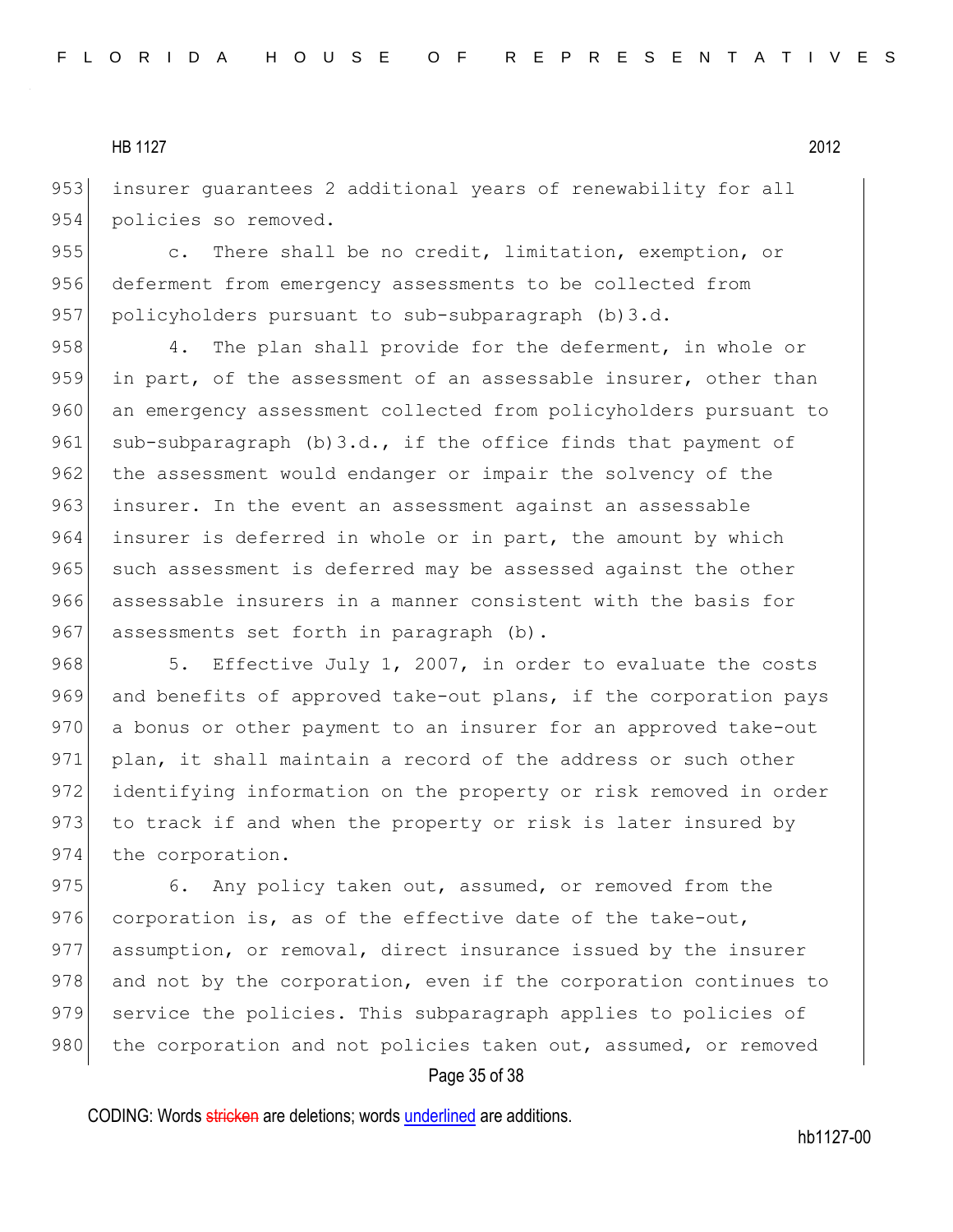981 from any other entity.

982 (w) Notwithstanding any other provision of law: 983 1. The pledge or sale of, the lien upon, and the security 984 interest in any rights, revenues, or other assets of the 985 corporation created or purported to be created pursuant to any 986 financing documents to secure any bonds or other indebtedness of 987 the corporation shall be and remain valid and enforceable, 988 | notwithstanding the commencement of and during the continuation 989 of, and after, any rehabilitation, insolvency, liquidation, 990 bankruptcy, receivership, conservatorship, reorganization, or 991 similar proceeding against the corporation under the laws of 992 this state.

993 2. The No such proceeding does not shall relieve the 994 corporation of its obligation, or otherwise affect its ability 995 to perform its obligation, to continue to collect, or levy and 996 collect, assessments, policyholder surcharges market 997 equalization or other surcharges under sub-subparagraph (b)  $3.i.$ 998  $\vert$  subparagraph  $(c)$ 10., or any other rights, revenues, or other 999 assets of the corporation pledged pursuant to any financing 1000 documents.

1001 3. Each such pledge or sale of, lien upon, and security 1002 interest in, including the priority of such pledge, lien, or 1003 security interest, any such assessments, policyholder surcharges 1004 | market equalization or other surcharges, or other rights, 1005 revenues, or other assets which are collected, or levied and 1006 collected, after the commencement of and during the pendency of, 1007 or after, any such proceeding shall continue unaffected by such 1008 proceeding. As used in this subsection, the term "financing"

## Page 36 of 38

CODING: Words stricken are deletions; words underlined are additions.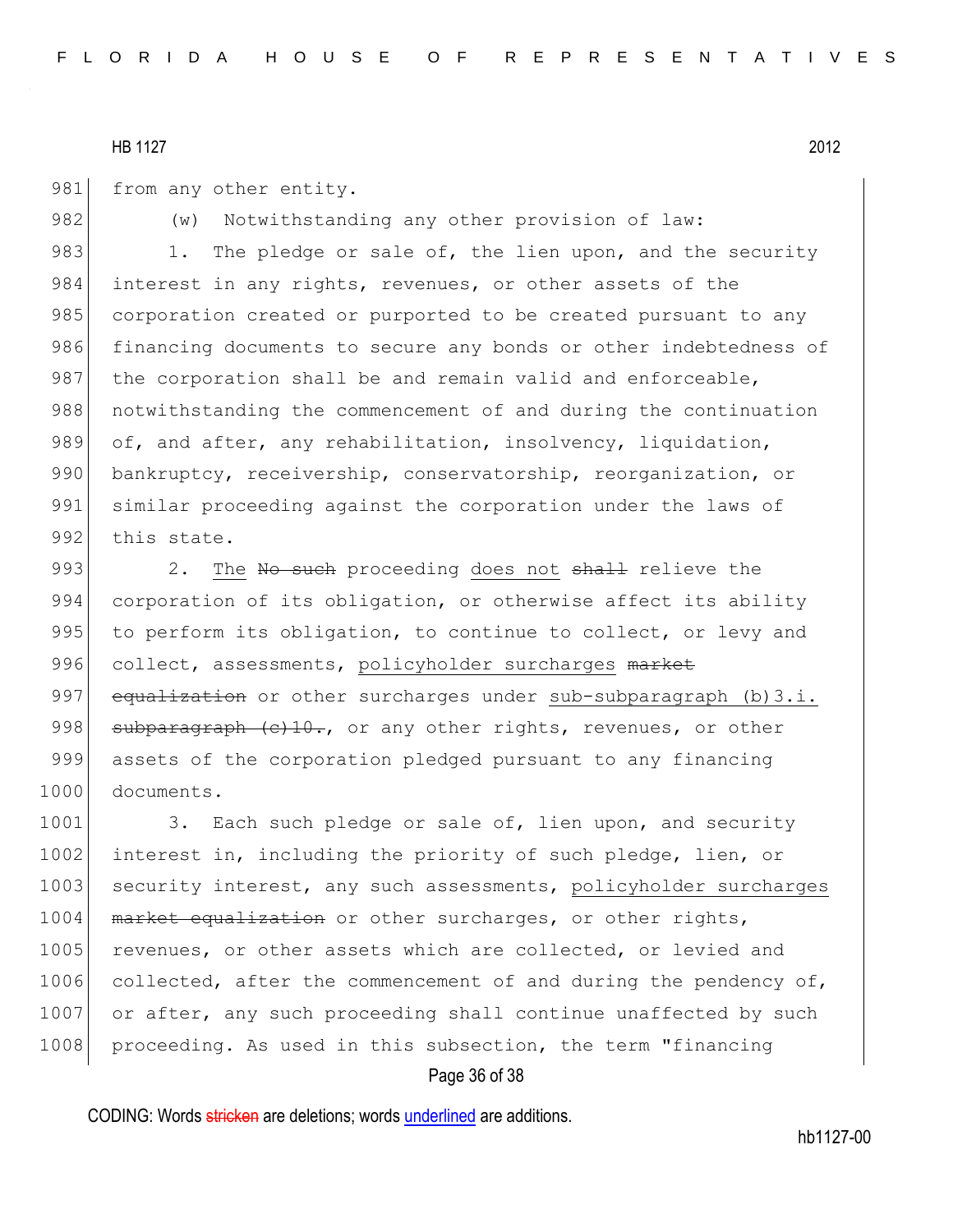1009 documents" means any agreement or agreements, instrument or 1010 instruments, or other document or documents now existing or 1011 hereafter created evidencing any bonds or other indebtedness of 1012 the corporation or pursuant to which any such bonds or other 1013 indebtedness has been or may be issued and pursuant to which any 1014 rights, revenues, or other assets of the corporation are pledged 1015 or sold to secure the repayment of such bonds or indebtedness, 1016 together with the payment of interest on such bonds or such 1017 indebtedness, or the payment of any other obligation or 1018 financial product, as defined in the plan of operation of the 1019 corporation related to such bonds or indebtedness.

1020 4. Any such pledge or sale of assessments, revenues, 1021 contract rights, or other rights or assets of the corporation 1022 shall constitute a lien and security interest, or sale, as the 1023 case may be, that is immediately effective and attaches to such 1024 assessments, revenues, or contract rights or other rights or 1025 assets, whether or not imposed or collected at the time the 1026 pledge or sale is made. Any such pledge or sale is effective, 1027 valid, binding, and enforceable against the corporation or other 1028 entity making such pledge or sale, and valid and binding against 1029 and superior to any competing claims or obligations owed to any 1030 other person or entity, including policyholders in this state, 1031 asserting rights in any such assessments, revenues, or contract 1032 rights or other rights or assets to the extent set forth in and 1033 in accordance with the terms of the pledge or sale contained in 1034 the applicable financing documents, whether or not any such 1035 person or entity has notice of such pledge or sale and without 1036 the need for any physical delivery, recordation, filing, or

#### Page 37 of 38